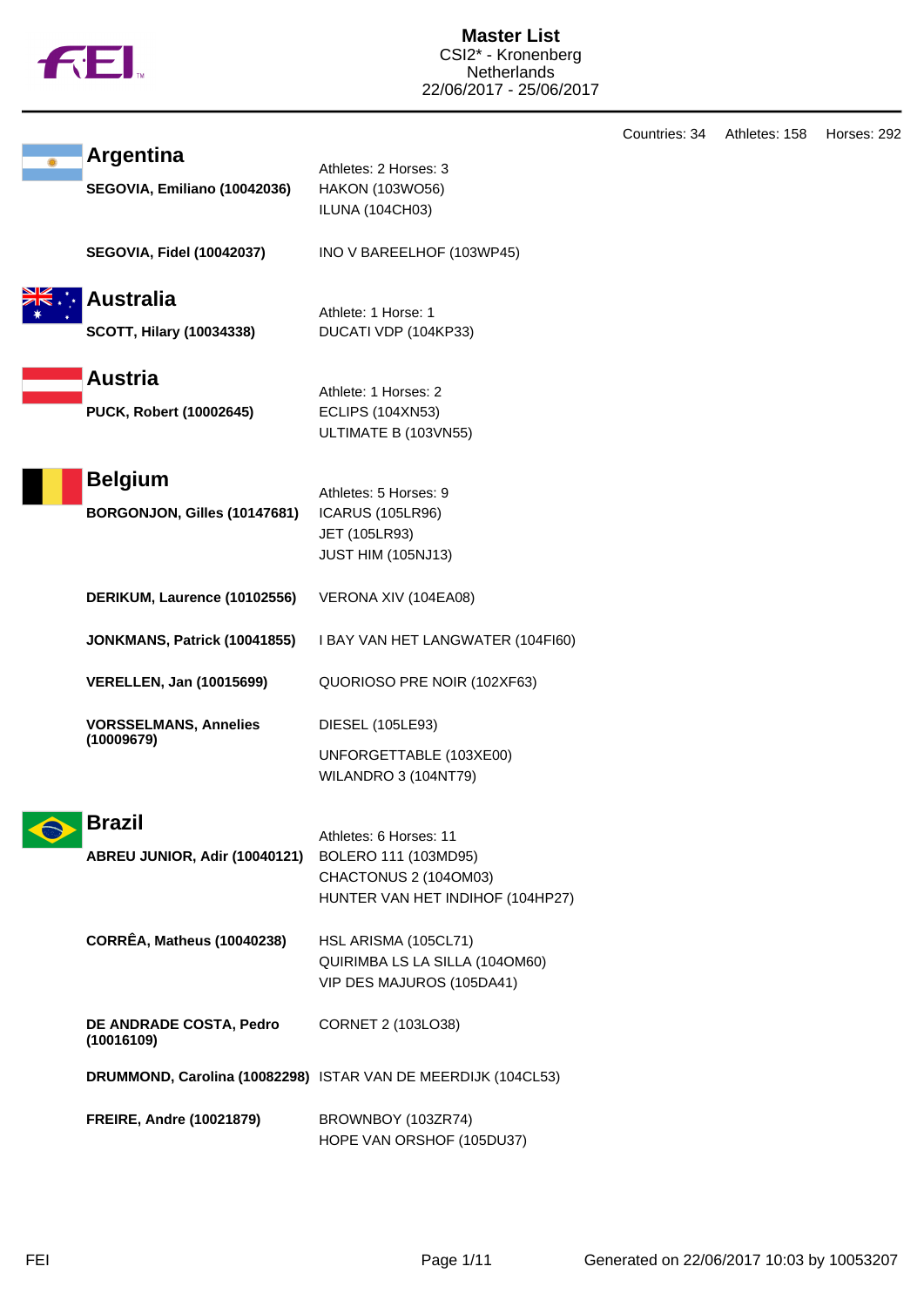

| NEUPPMANN JÚNIOR, Sérgio<br>(10030742)                                                       | CHICCA BLUE (104ZW29)                                                                                        |
|----------------------------------------------------------------------------------------------|--------------------------------------------------------------------------------------------------------------|
| Canada<br>MACPHERSON, Jordan (10068508) AANWINST (103PD08)                                   | Athletes: 5 Horses: 8<br>ALDINE (104IX80)                                                                    |
| <b>MANNIX, Vanessa (10059015)</b>                                                            | CAROLIEN VH SCHEEFKASTEEL (102PX50)<br>DOOLEY'S DELUXE (102UL20)                                             |
| <b>SORENSEN, Chris (10012005)</b>                                                            | ZELLOBEE (102YY36)                                                                                           |
| <b>TOROKVEI, Asta (10019751)</b>                                                             | CAMARA (104GC13)<br>CARA Z (104DD15)                                                                         |
| <b>WALKER, Brian (10000876)</b>                                                              | CARLSON 93 (104PS27)                                                                                         |
| <b>Chile</b><br><b>COUVE CORREA, Tomas</b><br>(10000475)                                     | Athlete: 1 Horses: 3<br>SO NICE DE BELHEME (103PR85)<br>UM PTI DU GUE (104KJ47)<br>UXANN DES LOGES (104LJ14) |
| <b>Chinese Taipei</b><br><b>CHEN, Jasmine (10021172)</b>                                     | Athletes: 2 Horses: 3<br>BOBBY BROWN 40 (103DB92)<br><b>NINYON (104CU25)</b>                                 |
| <b>WONG, Isheau (10017100)</b>                                                               | ZADARIJKE V (102WM64)                                                                                        |
| Colombia<br><b>RUIZ, Mauricio (10010661)</b>                                                 | Athletes: 2 Horses: 6<br>DAKOTA (103WG12)<br>IDONA V/H DINGESHOF (105JF81)<br>NOBLE CALIPPO (104ZC02)        |
| <b>TORO, Nicolas (10027138)</b>                                                              | CHAPEAU (104SF93)<br>CIANA Z (105DB91)<br>DIAMOND OF MINKA (105JT84)                                         |
| <b>Czech Republic</b><br>AUGIER DE MOUSSAC, Charlotte JULES VERNE DB (104TO07)<br>(10009582) | Athlete: 1 Horse: 1                                                                                          |
| <b>Denmark</b><br>ANDREASEN, Zascha Nygaard<br>(10035615)                                    | Athletes: 2 Horses: 3<br>LUTZ (105GU20)<br>REMIX DE GANAD (105RR43)                                          |
|                                                                                              |                                                                                                              |

**TEI**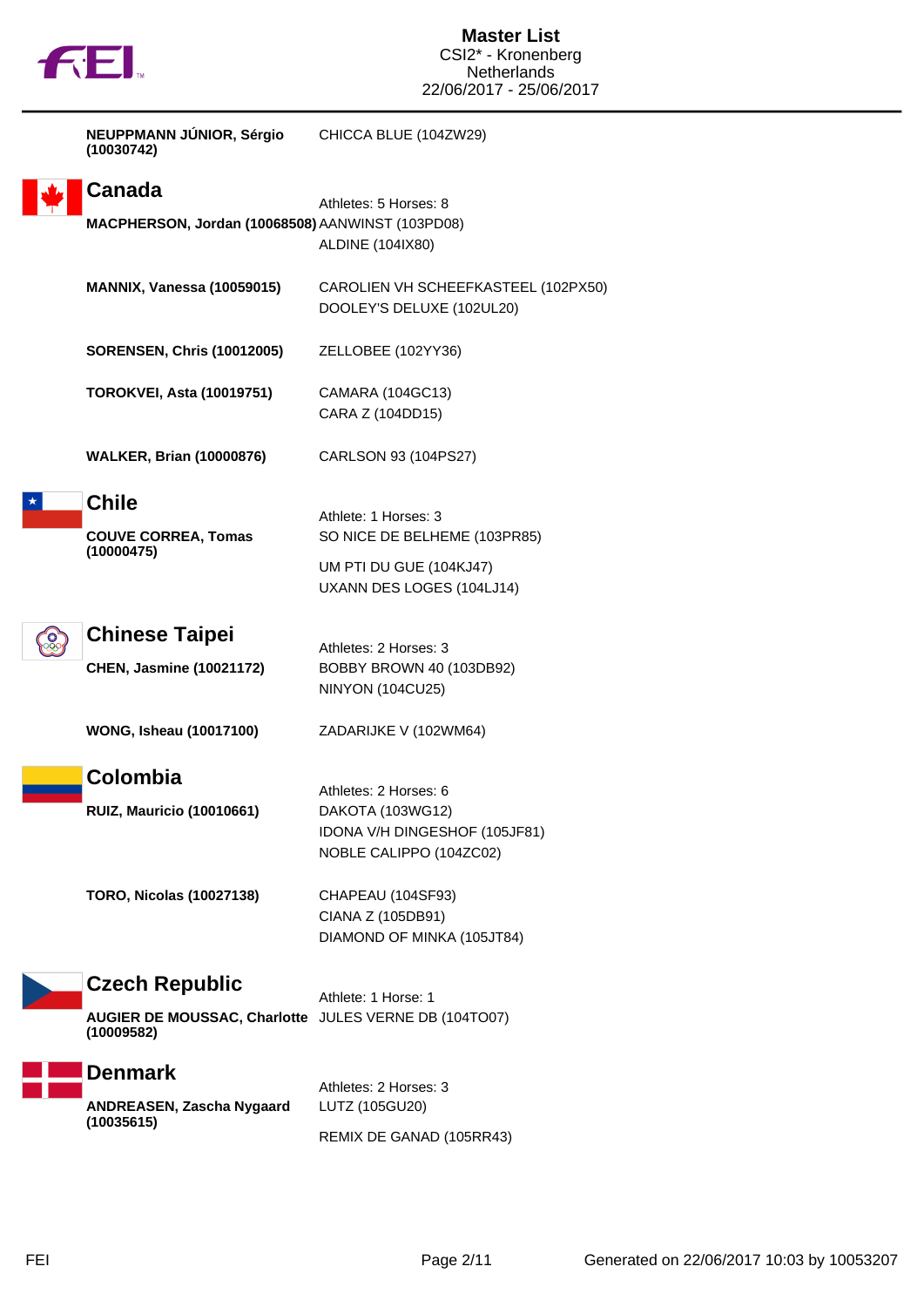

 $\blacksquare$ 

| OLESEN, Lærke (10100827)                                                        | ZARINA VII (104RL76)                                                                                |
|---------------------------------------------------------------------------------|-----------------------------------------------------------------------------------------------------|
| <b>Ecuador</b><br>SANDOVAL MUÑOZ, Ana Carolina AMARILLO (104BK32)<br>(10031621) | Athlete: 1 Horses: 2<br>CLIFFHANGER (104AI45)                                                       |
| <b>Egypt</b><br>ELMAGHRABY, Ameen (10104663) SINCERELY YOURS (104DN00)          | Athlete: 1 Horses: 2<br>SYNDERELLA (SUI41090)                                                       |
| <b>Finland</b><br>KONTIO, Anna-Julia (10019396)                                 | Athlete: 1 Horses: 3<br>BIONDA 16 (104KC82)<br>KALENCE FLYING (104QK25)<br>NILO DE OLID R (103DP52) |
| Germany<br><b>ASSENMACHER, Joanna</b><br>(10083352)                             | Athletes: 27 Horses: 45<br>X FACTOR (104Cl66)                                                       |
| BAACKMANN, Jens (10016187)                                                      | CARMEN 255 (104MY15)<br>QUANTARA 5 (103ZA59)                                                        |
| <b>BUHL, Laurenz (10045137)</b>                                                 | CHACCO 25 (105FU81)<br>HENKEL'S QUITECOOL (104CC20)                                                 |
| CHRIST, Jens (10036400)                                                         | AL PACINO 62 (105IH15)<br>CONCENTUS 4 (105FF15)                                                     |
| <b>DORENKAMP, Christine</b><br>(10040087)                                       | THUNDER GIRL (104FK75)                                                                              |
| ECKERMANN, Katrin (10009854)                                                    | AZURO 108 (105GC90)<br>DALIEN SWALLY R.P. (105CH62)<br>F.C. OKARLA (105LS15)                        |
| ECKERMANN, Otmar (10115320)                                                     | COCO BONGO BOY (104QE24)<br>CORNWELL (105GY88)                                                      |
| <b>EMMERS, Judith (10035064)</b>                                                | SPIRIT 268 (103VO45)                                                                                |
| <b>ERBACH, Peter (10105051)</b>                                                 | BERLIN'S KOJAK (104QO59)                                                                            |
| HEITKEMPER, Sven (10073952)                                                     | CACOSIUS (105EY95)<br><b>CLEMENS 45 (103XC17)</b>                                                   |
| HETZEL, Holger (10001614)                                                       | DALLI DALLI 6 (103WS13)                                                                             |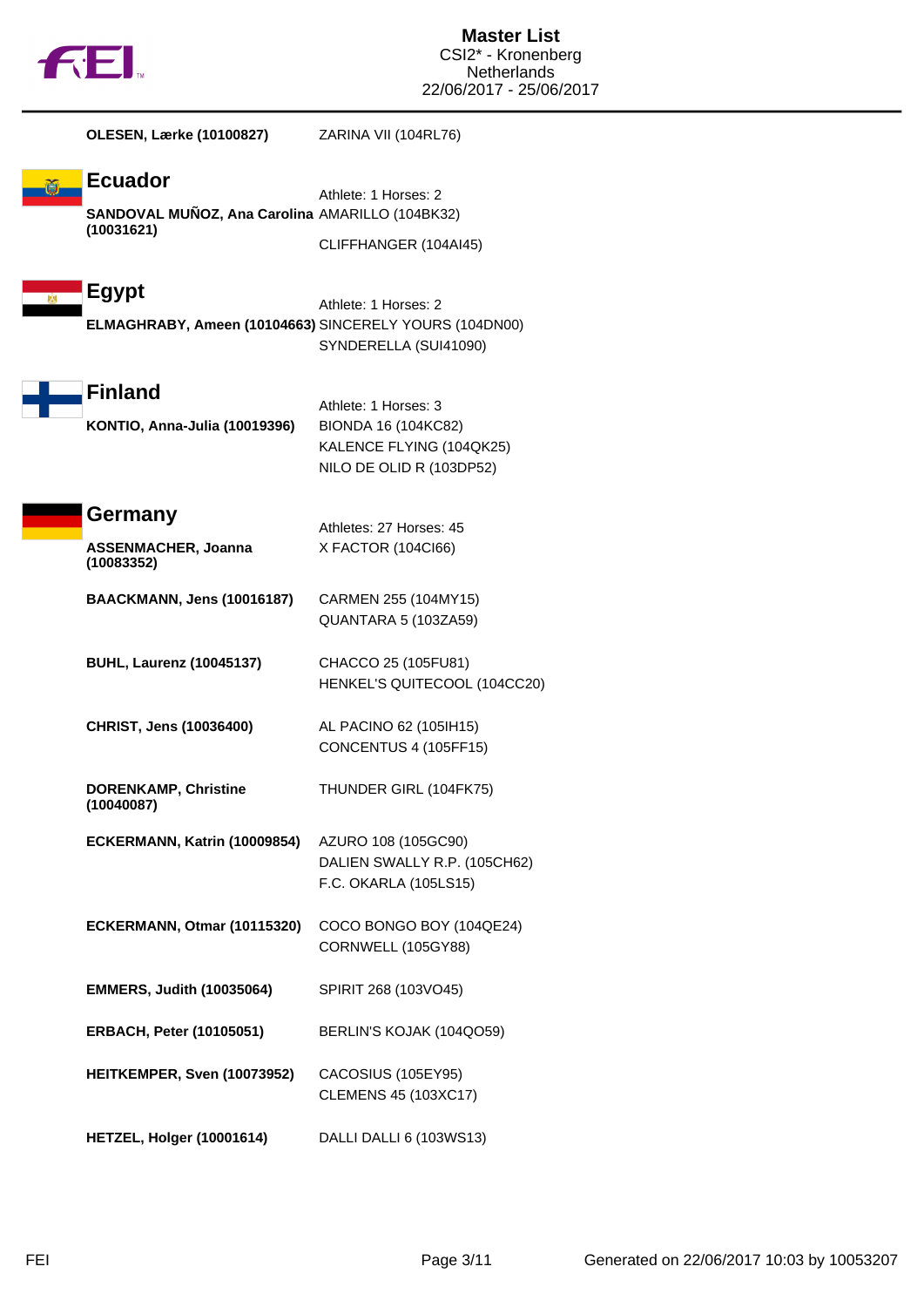

| <b>HETZEL, Laura (10082559)</b>                  | QUANITA (102VH03)                                                                                         |
|--------------------------------------------------|-----------------------------------------------------------------------------------------------------------|
| KARASCH, Alexandra (10135456) BALEGGIO (104HW21) |                                                                                                           |
| KLÄSENER, Christopher                            | CARTINA B (104PT34)                                                                                       |
| (10038007)                                       | COOCANUSA (104ZR16)<br>DEN DEKKER (105PD15)                                                               |
| KOPPENBERG, Amelie (10100511) CECIL 13 (104JP38) | LIMANGO 2 (105LE06)                                                                                       |
| <b>KREMER, Lilli (10103191)</b>                  | LET'S GO 114 (105LX85)                                                                                    |
| LILL, Maximilian (10034268)                      | ELDORADO V (105AY08)<br>FEIN UMBRA (104NM20)                                                              |
| LINDEMANN, Sophia (10104249)                     | FIRST LADY 259 (104EP99)                                                                                  |
| <b>LITTERSCHEIDT, Marco</b><br>(10075504)        | HINDE VAN DE MOLDERVELDEN (105IV55)                                                                       |
| MARSCHALL, Marcel (10030589)                     | CASSIUS VAN DE SMIS (104NM00)<br>GINNIS VAN'T GEYZEVEN (104DT87)<br>JOY NONSTOP VD MOORKESHOEVE (104SD81) |
| <b>OSTERHOFF, Zoe (10089197)</b>                 | CHACENNY (104PK55)<br>COSMOS STARDETIJI Z (105IJ00)<br>QUASI FOMIA Z (103IZ06)                            |
| PIASECKI, Nina (10105193)                        | ZODIAC V Z (104KQ04)                                                                                      |
| <b>RIJKENS, Janine (10036850)</b>                | BELLADONNA 42 (104XS39)<br>C VIER 2 (104XS45)                                                             |
| <b>SCHRÖDER, Simon (10070212)</b>                | BOMBAY 36 (104QJ09)                                                                                       |
| <b>SCHULZE NIEHUES, Jan Andre</b><br>(10058367)  | <b>BENEDIKT 29 (104KE62)</b>                                                                              |
|                                                  | CON CAMILLO (105JY16)                                                                                     |
| <b>THOENES, Tobias (10009861)</b>                | CAVALINO 25 (104QA79)                                                                                     |
| <b>WREDE, Martina (10033402)</b>                 | CHAMEUR 137 (104WC44)<br>LA MARTINA (104VT00)                                                             |
| SIZ Great Britain                                | Athletes: 5 Horses: 6                                                                                     |
| CLAYTON, Matthew (10119504)                      | ARDENTEGGLE POLTARF (104JE16)                                                                             |

**GEDDES, Charlotte (10075374)** PARADISE G (104RQ13)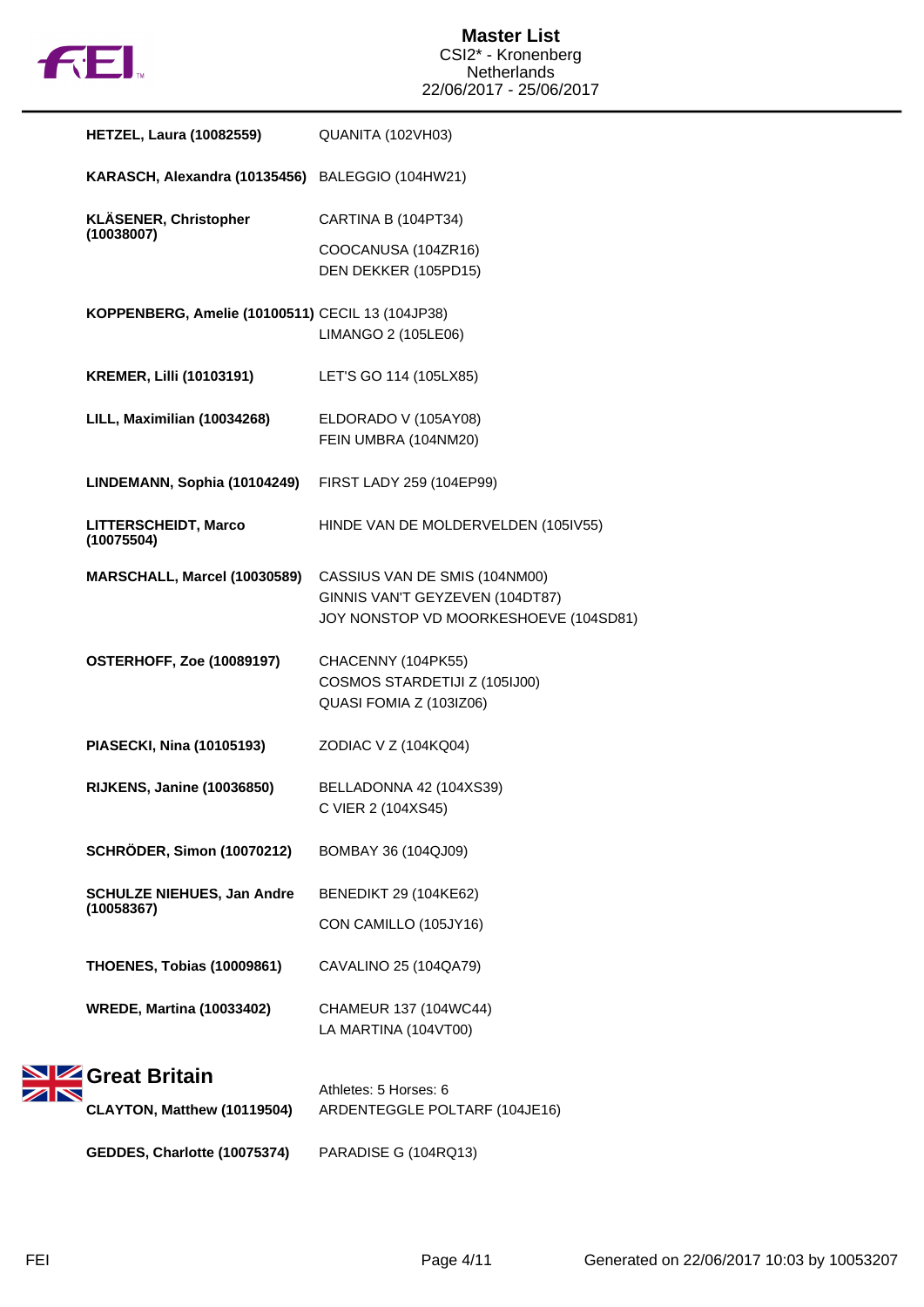

|   | <b>HALL, Isaac (10139206)</b>               | CONRAD (105DW25)                                                                                                |
|---|---------------------------------------------|-----------------------------------------------------------------------------------------------------------------|
|   | <b>HOPKINSON, Sally (10069393)</b>          | ETAHGRAVIN (105EK24)<br>TEMPLE MARPLE (104IT91)                                                                 |
|   | WILLIAMS, Megan (10104519)                  | BORDEAUX (104BT30)                                                                                              |
|   | <b>Ireland</b>                              | Athletes: 10 Horses: 20                                                                                         |
|   | CARWAY, Anna (10085584)                     | AJACCIO (103CN18)<br>CLARICELLA (104MY93)                                                                       |
|   | DALM, Sophie (10066278)                     | EVITA DE WULF SELECTION (103KV65)<br>JACK VAN HET DENNEHOF (104LN22)<br>REMAKE LANDE (103ZO79)                  |
|   | DUFF, Anna (10059633)                       | BARON XVIII (104CR52)<br>QUINTWATER (105ET12)                                                                   |
|   | <b>MARSHALL, Harry (10001565)</b>           | CHIROKKO M (104OQ96)                                                                                            |
|   | <b>MCGUANE, Philip (10098403)</b>           | ENTERTAINER V (104LP47)                                                                                         |
|   | <b>MCMAHON, Eoin (10043333)</b>             | C'MON GIRL 2 (104YU52)<br>INSOLITE V'T MOLENVONDEL (104MD36)<br>LAEMI (105DT09)                                 |
|   | <b>O'NEILL, Gerard (10012642)</b>           | CASTLEFIELD GUCCI (105HO15)<br><b>CLIM BIM (104MZ91)</b><br>DONDOCTRO RYAL K (104CQ88)                          |
|   | <b>RANKIN, Jenny (10114761)</b>             | BEECH HILL LUCIA (104XW54)<br>BENNYS LEGACY (104SN85)                                                           |
|   | <b>SLATTERY, Sofie (10085583)</b>           | VALENTINE DU BOIS PINCHET (103EP79)                                                                             |
|   | <b>SWAIL, Conor (10001018)</b>              | DYNAMITE N (105RM37)<br>SANDETTO (105CC28)                                                                      |
| ✿ | <b>Israel</b>                               | Athlete: 1 Horses: 2                                                                                            |
|   | YANIV, Elad (10011422)                      | E. CLINTONS DIAMANT (104GR28)<br>ISABEAU DE LAUBRY (104GZ83)                                                    |
|   | <b>Italy</b><br>ALFONSO, Antonio (10008214) | Athletes: 4 Horses: 9<br>DARDINO (105CE80)<br>DREAM VAN GENERHESE (104QA87)<br>INACHOS V.D. PAPENDIJK (105DJ20) |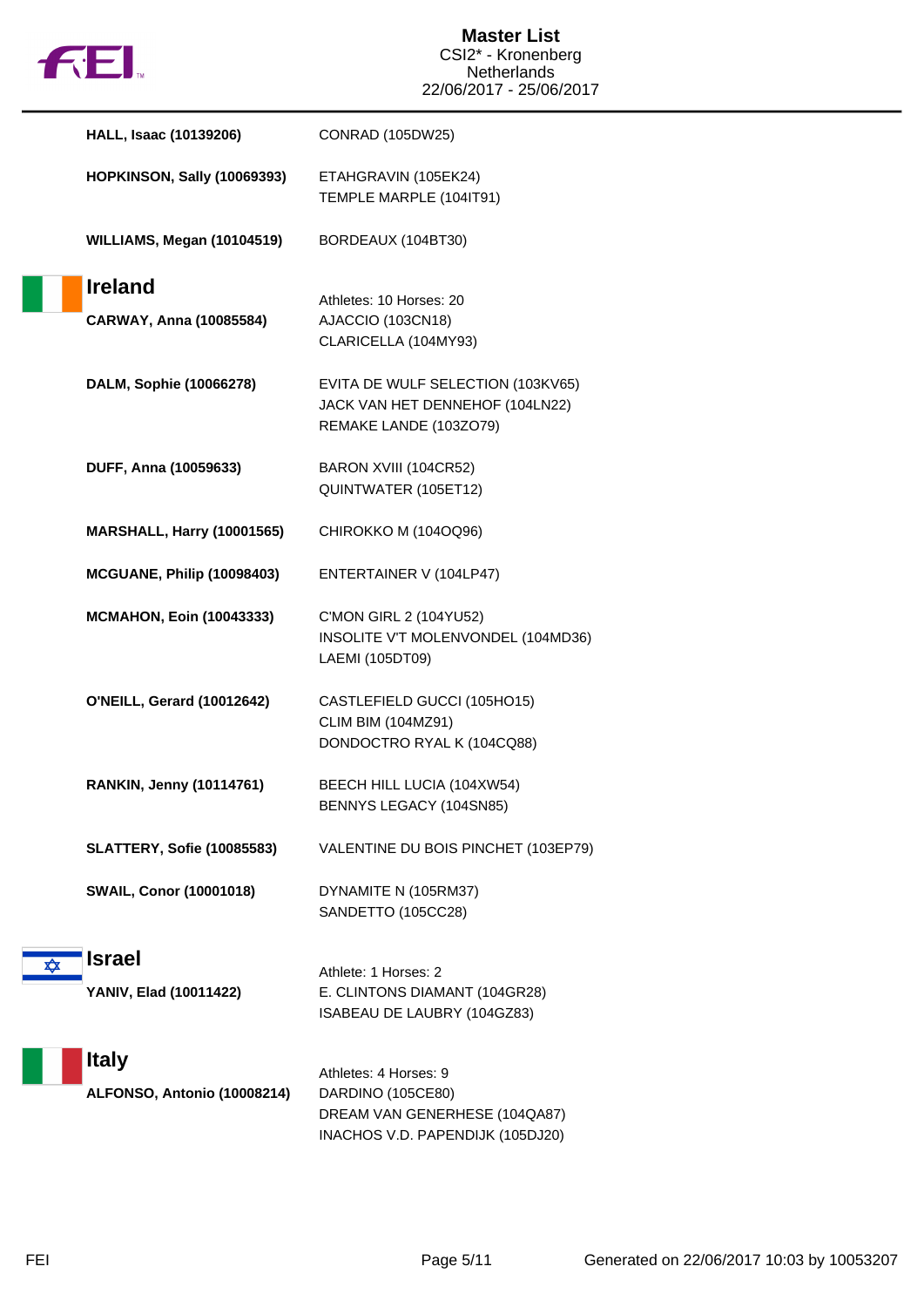

|                    | LARKIN, Alexa (10061987)           | <b>CELVIN (105DC26)</b>                                                                                   |
|--------------------|------------------------------------|-----------------------------------------------------------------------------------------------------------|
| (10021465)         | <b>MACCHIARELLA, Manfredi</b>      | ANGELINA VAN'T KLEIN ASDONK Z (105HS39)<br>DELSINO (104HV96)                                              |
|                    | PIZZATO, Manuel (10016350)         | BLUE BOY V. BERKENBROECK (BEL41026)<br>DOUGAL V (104WA04)<br>OPIUM DE BRECEY (FRA47509)                   |
| Japan              | <b>MASUI, Toshiki (10000394)</b>   | Athlete: 1 Horse: 1<br>TALOUBETDARCO K Z (103JP32)                                                        |
| <b>Mexico</b>      | <b>CANSECO, Ernesto (10031152)</b> | Athletes: 2 Horses: 4<br>CELEBRITY VDL (103XR44)<br>DAVALL (104VS61)                                      |
| (10046801)         | <b>GARZA PEREZ, Eugenio</b>        | BARIANO (BEL43005)<br>EMPIRE VAN WUITENSHOF (102NB23)                                                     |
| <b>Netherlands</b> | <b>BEEN, Remco (10032870)</b>      | Athletes: 34 Horses: 65<br><b>DURANO E (104WT45)</b><br>LUMEN ULADY (102RD95)<br>MINE THAT BIRD (104WT42) |
|                    | <b>BULTHUIS, Niels (10109726)</b>  | BLUE SILVER (102XJ68)<br><b>CONBOY (104JG19)</b><br>FREEBIRD (103QJ41)                                    |
|                    | <b>COUMANS, Gabriel (10006293)</b> | COCO BLUE DE LUI (104UB87)                                                                                |
|                    | DE RUIJTER, Anouk (10014942)       | <b>EKIMOV (104RS14)</b><br><b>VEGAS (102RO66)</b>                                                         |
|                    | EVERTSE, Michelle (10043643)       | <b>EDUARD (105AF85)</b>                                                                                   |
|                    | GREVE, Willem (10003080)           | CARAMBOLE N.O.P. (102UX85)<br><b>ELIEN (104PK57)</b><br>ELKE MARIA M (104UK42)                            |
|                    | HENDRIX, Timothy (10028468)        | <b>DUSTIN (104NW55)</b><br>JANOU (104FL51)<br>JEWEL LVP (104ZS16)                                         |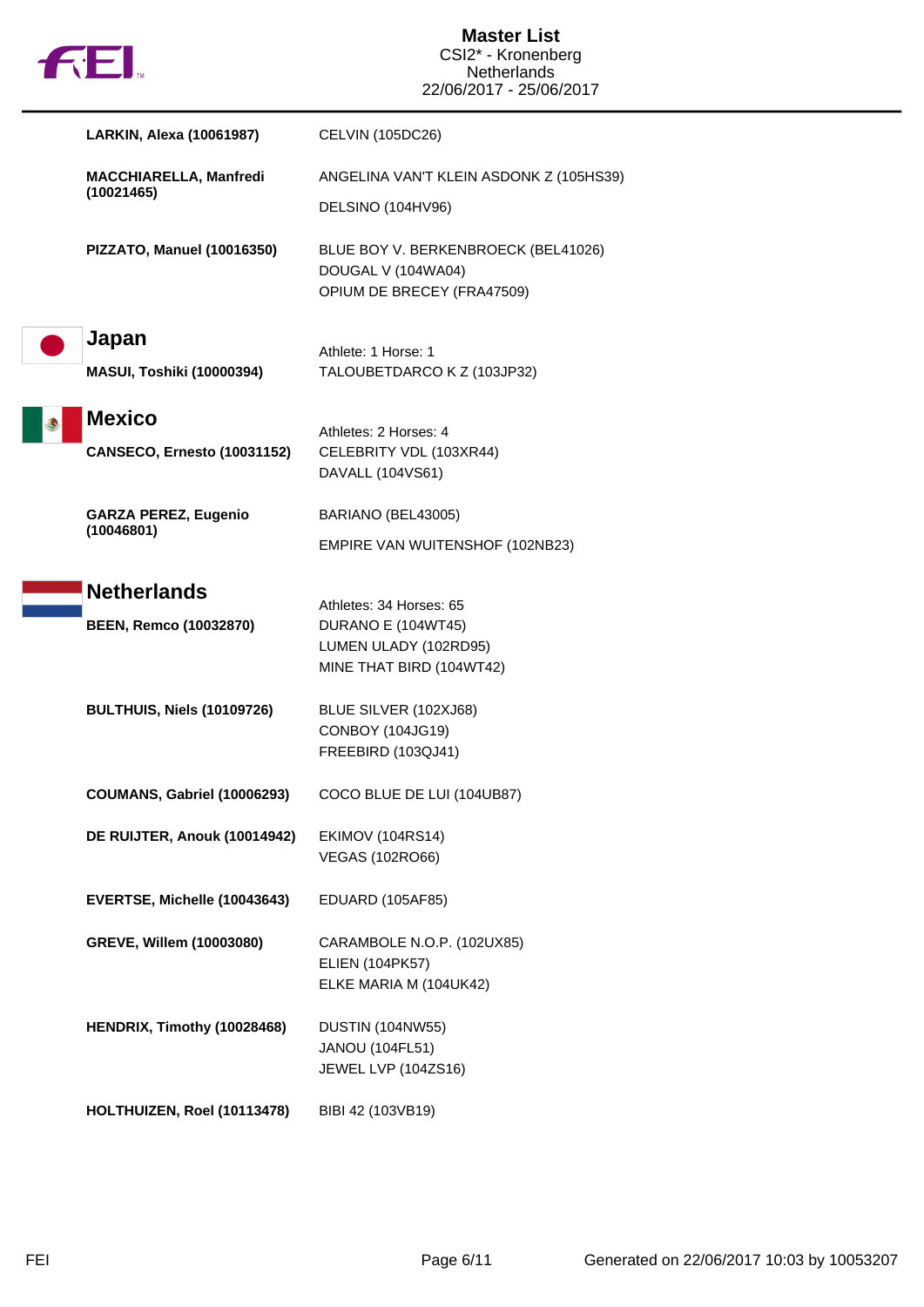

| HOUWEN, Kristian (10024259)                     | CILYDI (103XH45)<br>DADDY COOL JTH (104MQ13)<br>EDINBURGH (104MW70) |
|-------------------------------------------------|---------------------------------------------------------------------|
| <b>JANSSEN, Paul (10039056)</b>                 | D.ALBA R 67 (105CX36)                                               |
| JOPPEN, Loewie (10031514)                       | BIANCA III (105NH12)<br>ILATINA (104IA32)                           |
| <b>KEUNEN, Pieter (10016589)</b>                | CAPE CORAL RBF Z (104UI78)<br>ENTERTAINER (104UI77)                 |
| LAMERS, Ruben (10021398)                        | ARIANA Z (104RM95)<br>VISCONTI DE BEAUFOUR (105BM17)                |
| <b>MAARSE, Dave (10001076)</b>                  | ENGELIEN (105HE05)<br>VALENTINO Z (105HE06)                         |
| <b>MARTENS, Joost (10001797)</b>                | DILITHYIA VLS (105BZ06)                                             |
| <b>MARTENS, Mark (10027236)</b>                 | CARRELO ST (104HR06)<br>EXCUSE ME (104VQ71)                         |
| <b>SCHEEPERS, Laura (10137858)</b>              | <b>DUTCH (105CX27)</b>                                              |
| SCHUTTELAAR, Beau (10118293) CARETINO (105BT23) |                                                                     |
| <b>SCHUTTERT, Hendrik-Jan</b><br>(10018936)     | EVANDER HS (104PR82)                                                |
| <b>SLAATS, Ralph (10097284)</b>                 | PRES D'ICI (102TD05)                                                |
| <b>TACKEN, Emile (10001204)</b>                 | CAS (104TG30)<br>WATERSTONE (GBR43014)                              |
| <b>TACKEN, Niels (10002391)</b>                 | CHENNA Z (103XO67)                                                  |
| <b>THIJSSEN, Leon (10002001)</b>                | CAPTAIN COOPER (104DB63)<br>EVITA (104PY06)<br>FIREBALL (104PT31)   |
| <b>THIJSSEN, Mel (10120322)</b>                 | BATISTUTA (104BB02)<br>ENRIQUE (105DJ10)                            |
| TIEBOT, Liza (10082241)                         | C'EST LA VIE (104GW76)                                              |
| VAN ASTEN, Mathijs (10002231)                   | BRUGAL VDL (103IP10)<br>CALL GIRL 5 (104XA66)<br>SIROCCO (104SD18)  |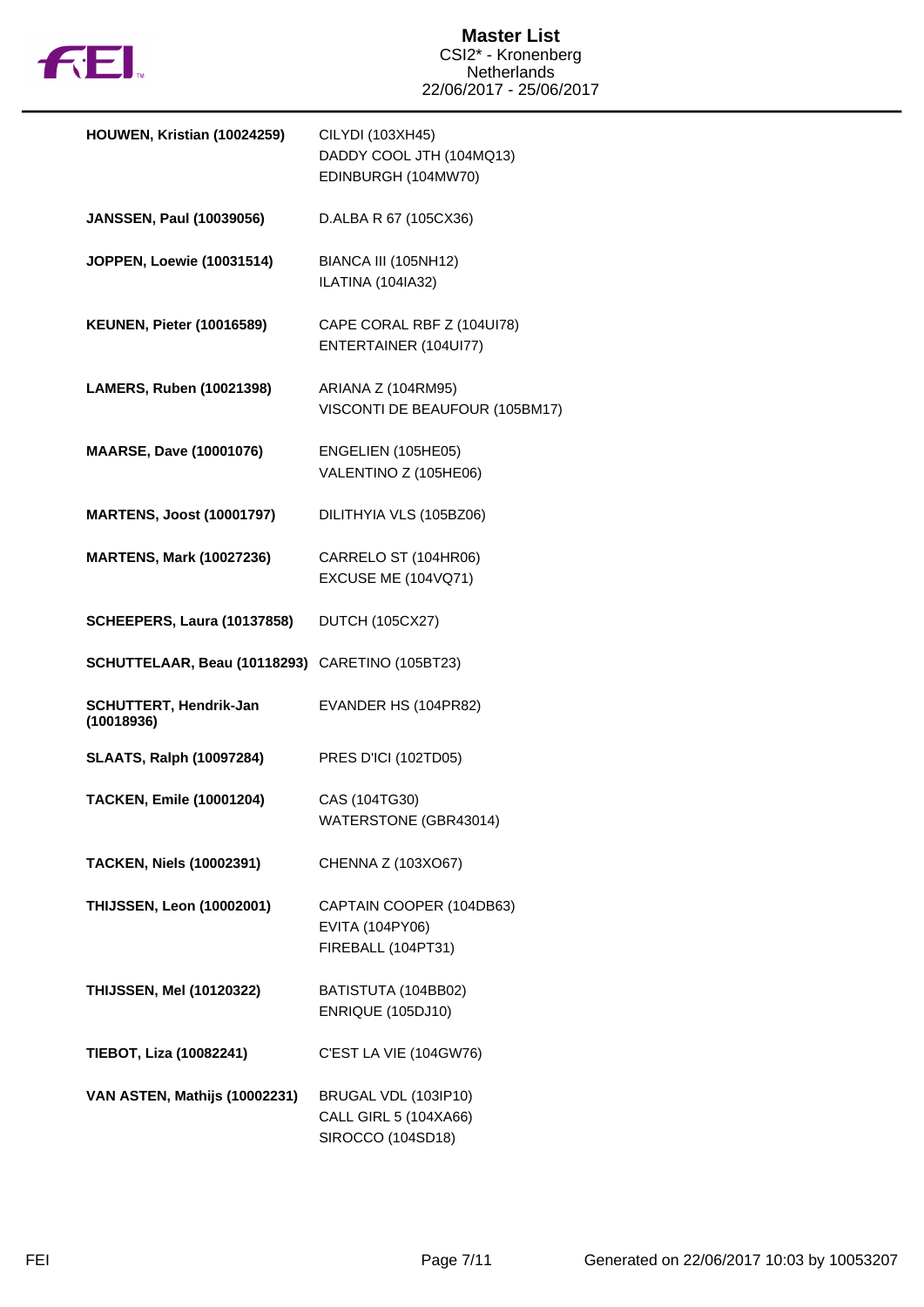

| VAN DEN BRINK, Stefanie<br>(10056872)                              | BARONESCHA (104KC32)                                                                                        |
|--------------------------------------------------------------------|-------------------------------------------------------------------------------------------------------------|
|                                                                    | CHACCOFINA (104VH76)<br>UNEX OMEGA STAR (102OL78)                                                           |
| <b>VAN DEN BROEK, Monique</b>                                      | AIR NIKE Z VAN DE HELLE (103HE06)                                                                           |
| (10081056)                                                         | BEA VAN DE HELLE (103XV26)                                                                                  |
| VAN ERP, Jarno (10108595)                                          | AL CAPONE (104KB51)<br>BALDEWIJN (104KB52)<br>BUGATTY GO (103NW55)                                          |
| VAN GEEL, Daan (10015478)                                          | DJAM (105MG02)<br>ESCOBAR (104RL70)                                                                         |
| VAN GEEL-SCHRODER, Mareille<br>(10008901)                          | <b>ENJOY (104RL75)</b>                                                                                      |
| VAN GRUNSVEN, Jens (10047663) AMARETTO (103VN52)                   | CIKA (104DE05)<br>LA CALIDO (103VK01)                                                                       |
| <b>VOORN, Vincent (10003048)</b>                                   | DANTE (104FL02)                                                                                             |
| <b>WIERING, Harrie (10029208)</b>                                  | BILLY KING (102PF26)<br>EMIL (104FO43)                                                                      |
| <b>Poland</b>                                                      | Athlete: 1 Horse: 1                                                                                         |
| ORSCHEL, Cassandra (10016924) ACANTHYA (103WF86)                   |                                                                                                             |
| <b>Portugal</b><br><b>ALMEIDA, Rodrigo Giesteira</b><br>(10058729) | Athletes: 3 Horses: 8<br>BORN TO BE PICOBELLO Z (105IM07)<br>ELUD (105CX43)<br>ISOLDE VD HEFFINCK (104RW70) |
| <b>FERNANDES, Mario Wilson</b><br>(10011635)                       | JE T ADORE VAN T RUYTERSHOF (104FN64)<br>UN AMOUR DES LACS (104EJ12)                                        |
| PEREIRA COUTINHO, Joao<br>(10058356)                               | BALDANO (103UQ50)<br>DHALITA (104SV62)<br>NELSON DU BIOLAY (102YG66)                                        |
| <b>Russian Federation</b>                                          | Athletes: 2 Horses: 4                                                                                       |
| BABUSHKINA, Alena (10100537)                                       | CARLSON 47 (ITA42217)<br>CHECK ME OUT (104DI64)                                                             |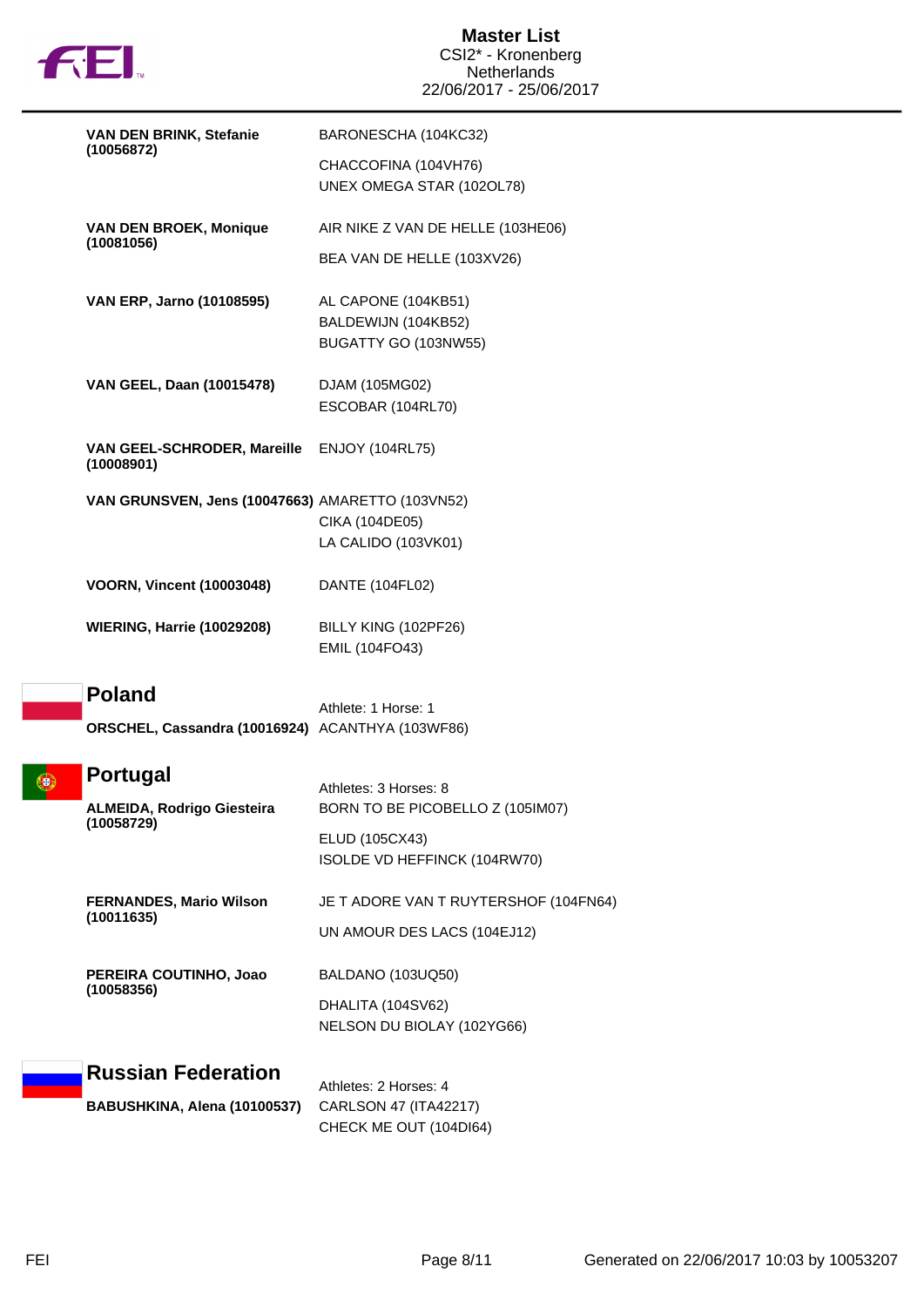

| KHOMASHKO, Sergey (10013048) CLEARDAY 4 (103XX18)           | COPASETIC (GER45914)                                                                                |
|-------------------------------------------------------------|-----------------------------------------------------------------------------------------------------|
| Saudi Arabia (Kingdom                                       | Athlete: 1 Horses: 3                                                                                |
| of)<br><b>MALHAS, Dalma (10071207)</b>                      | DALPHONS V (103WJ53)<br>OURAL DE LA ROQUE (ITA42404)<br>TOSCANINI MALPIC (104UW05)                  |
| <b>South Africa</b><br>LAZARUS, Oliver (10010490)           | Athlete: 1 Horses: 2<br>BAGHEERA BLUE (104GW09)<br>VE LA PITCHOUNE (105DI73)                        |
| <b>Spain</b>                                                | Athletes: 4 Horses: 10                                                                              |
| <b>AIZPURUA QUIROGA, Mikel</b><br>(10131730)                | CARTANYA (104FN01)                                                                                  |
|                                                             | ROXANE DE LA BERANGER (104UE26)                                                                     |
| ESCOBAR, Luis Jesus (10002075) CARYOTA (103PK30)            | COSMOS (103QJ20)<br>COUNSELOR (103YN79)                                                             |
| <b>MARSÁ-LAFARGE, Diana</b><br>(10037953)                   | ANDI D EMIRALIA (104NU82)<br>DONITA (104KR28)<br>SALTO DES CASTY (103QX83)                          |
| <b>MENDES ANASAGASTI, Antonio</b><br>(10016965)             | CARO (104KI92)<br>MONTENEGRO TAME (FRA43008)                                                        |
| <b>Sweden</b><br><b>ANDERSSON, Petronella</b><br>(10029959) | Athletes: 11 Horses: 19<br>EVIDENCE (104HM49)<br>IVOOR VAN T PARADIJS (104JX81)<br>MOUSE (NED41289) |
| AXELSSON, Annika (10039932)                                 | EKILLY VAN DE HORST (105MJ85)<br>INDIANA VAN KLAPSCHEUT (105IP79)<br>QUINLOUETTE (104NM18)          |
| BJÖRKLUND, Alma (10048625)                                  | CAMONYAK (103CX24)<br>LORO PIANA BALLYLECK ROYALE (102TF19)                                         |
| BJÖRKLUND, Viggo (10072689)                                 | UNCLE BLUE (104QG28)                                                                                |

I ľ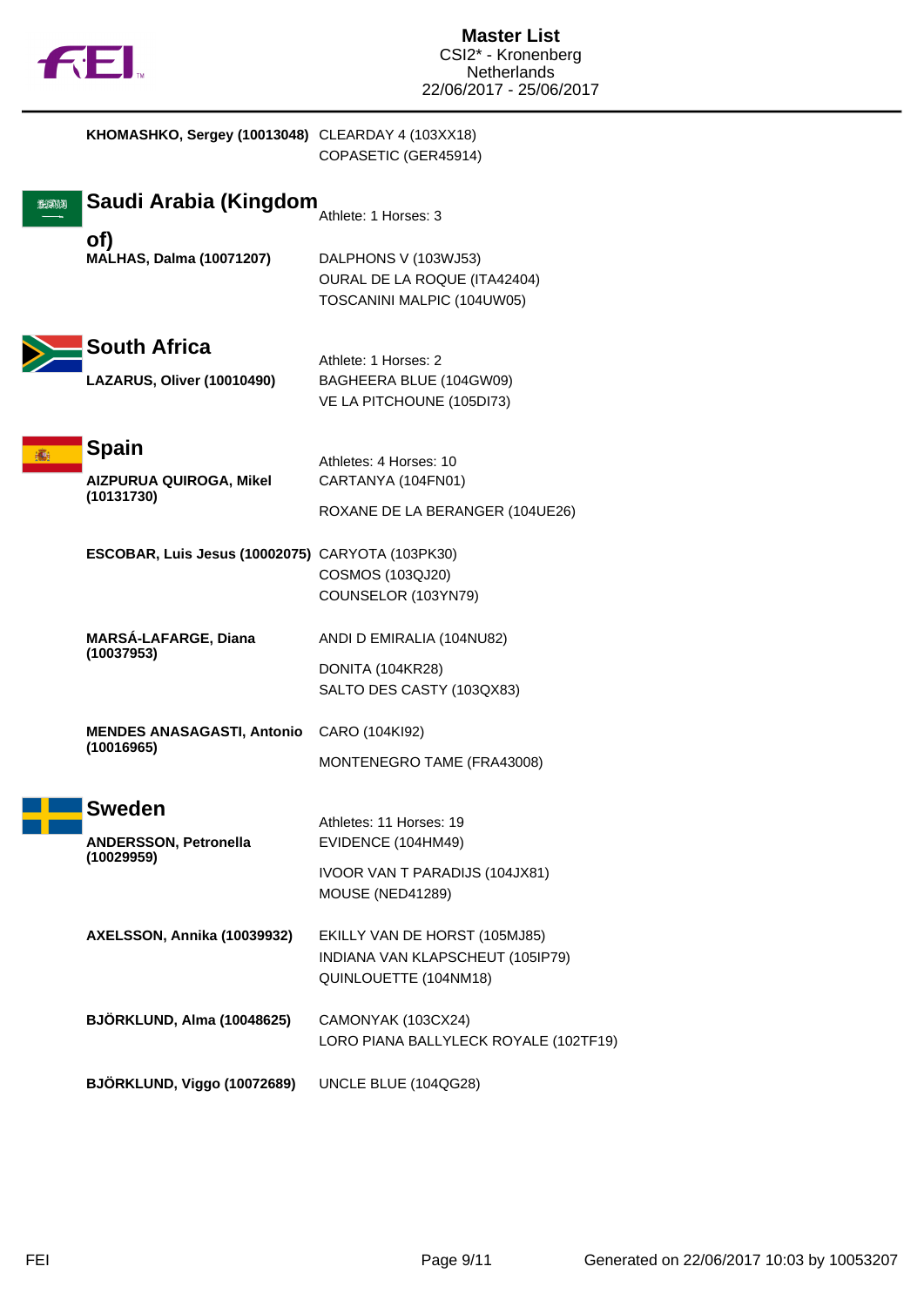

| <b>EKBERG, Jonna (10019397)</b>                              | DOLITAIRE CHAVANNAISE (104XU79)<br>GANGSTER DE LONGCHAMPS (103TC54)<br>TENOR DU GUE (104FL35) |
|--------------------------------------------------------------|-----------------------------------------------------------------------------------------------|
| HAMMARSTRÖM, Ingemar<br>(10138790)                           | CASCARA RN (104RR60)                                                                          |
| <b>INGREN OHLSON, Sanna</b><br>(10073387)                    | BE SPECIAL (103IQ88)                                                                          |
| <b>PARMLER, Malin (10008080)</b>                             | CAZAPILOKO (104YC87)<br>HOCKNEY (104EQ05)                                                     |
| RANEBO, Alma (10084901)                                      | ELVIS DE DUERO (104FW47)                                                                      |
| <b>ROHLCKE, Stella (10085118)</b>                            | DELINA (103YX81)                                                                              |
| TORGILSMAN-VAN BAKEL, Tanja SPLENDID (105FN39)<br>(10002906) |                                                                                               |
| <b>Switzerland</b><br><b>BUHOFER, Simone (10081130)</b>      | Athletes: 3 Horses: 4<br>ELJENOHVE (104BP77)<br>FLYING GIRL (103OG65)                         |
| <b>HAUSER, Sergio (10047028)</b>                             | KRAMBAMBULI V SCHL'HOF CH (103EI09)                                                           |
| REVERDIN, Vladya (10065349)                                  | EDISON (102YZ26)                                                                              |
| Syrian Arab Republic<br>ALDUGHLI, Kotayba (10072195)         | Athlete: 1 Horses: 2<br>GUCCI TEAM SPIRIT (104XN60)<br>QUEENSLAND E (104VI50)                 |
| <b>Ukraine</b><br>DANILOVA, Alisa (10057003)                 | Athlete: 1 Horses: 2<br>CARLOTTA 181 (104FF87)<br><b>QUINLAN 2 (103DR01)</b>                  |
| <b>United States of</b>                                      | Athletes: 14 Horses: 27                                                                       |
| America<br><b>BOZORGI, Alec (10085515)</b>                   | CAMPINO II (GBR43229)                                                                         |
| <b>DE MARTINI, Leah (10079561)</b>                           | ABUNOLA (103JP14)<br>FIRTH OF LORNE (103AT99)<br>HISA (104KI84)                               |
| <b>HEERS, Bliss (10026630)</b>                               | <b>PRADO K (102UC97)</b>                                                                      |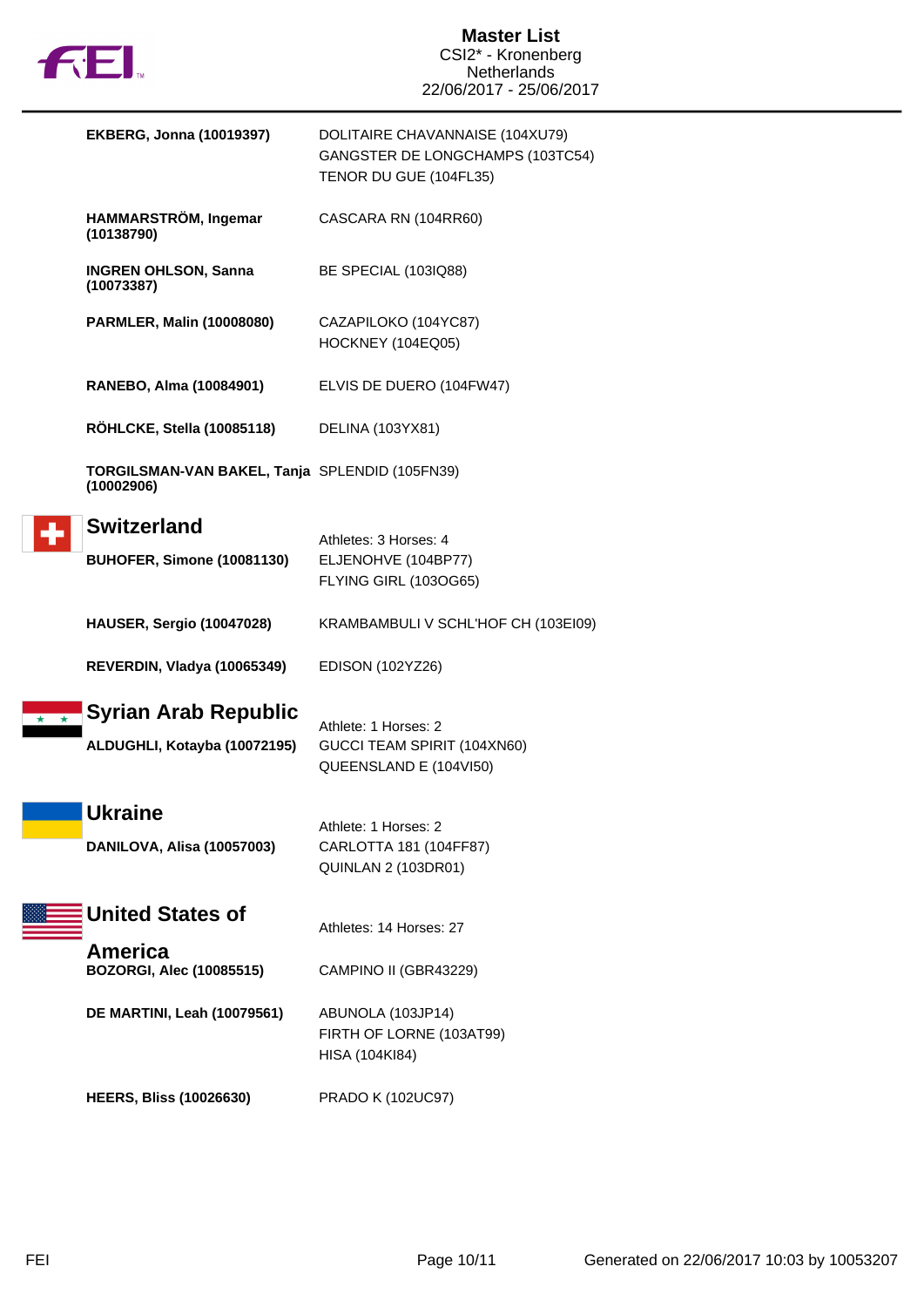

| JOOST, Annabel (10097191)                        | CAYENNE 122 (102YE33)            |
|--------------------------------------------------|----------------------------------|
|                                                  | LETKISS 20 (103Cl40)             |
|                                                  | STAKKATO ROUGE (103GH19)         |
| <b>KESSLER, Reed (10045920)</b>                  | CONTAGIOUS (104XC63)             |
| <b>KRAUT, Laura (10000453)</b>                   | CURIOUS GEORGE (104RU62)         |
| <b>OKEN, Alise (10060666)</b>                    | BELMONT (102MJ51)                |
|                                                  | ELINA (104VK16)                  |
|                                                  | HITCHCOCK VD BROEKKANT (103NS58) |
| <b>PORTER, Lucas (10078930)</b>                  | B ONCE Z (103JV75)               |
|                                                  | C HUNTER (103RV82)               |
|                                                  | CASSINA 64 (105EL17)             |
| <b>RAETHER CAREY, Cara</b><br>(10000890)         | DACANTOS (104MU33)               |
| SAPERSTEIN, Stefanie (10043931) EMPIRE (104WN17) |                                  |
|                                                  | LA BOOM (103IU76)                |
|                                                  | MONTESSA (105MN68)               |
| <b>SHORT, Emily (10091433)</b>                   | BEAUMONT W/V (104FC70)           |
|                                                  | COCO II (103CX85)                |
| SORENSEN, Whitney (10019776)                     | GAME BOY D 10 (103MK56)          |
| <b>WELLES, Julie (10030409)</b>                  | CON TOUCH S (103WP34)            |
|                                                  | VIPER VROMBAUTSHOEVE Z (104JR22) |
| <b>WILSON, Denise (10095034)</b>                 | CAVAS TOFTEGARD (105KM86)        |
|                                                  | D ALBA R 15 (104JG90)            |
| Venezuela                                        |                                  |
|                                                  | Athlete: 1 Horse: 1              |
| <b>HASSLER HERMANN, Sabischy</b>                 | RAINO DU JARDIN (103JM77)        |

**(10033298)**

**Annak**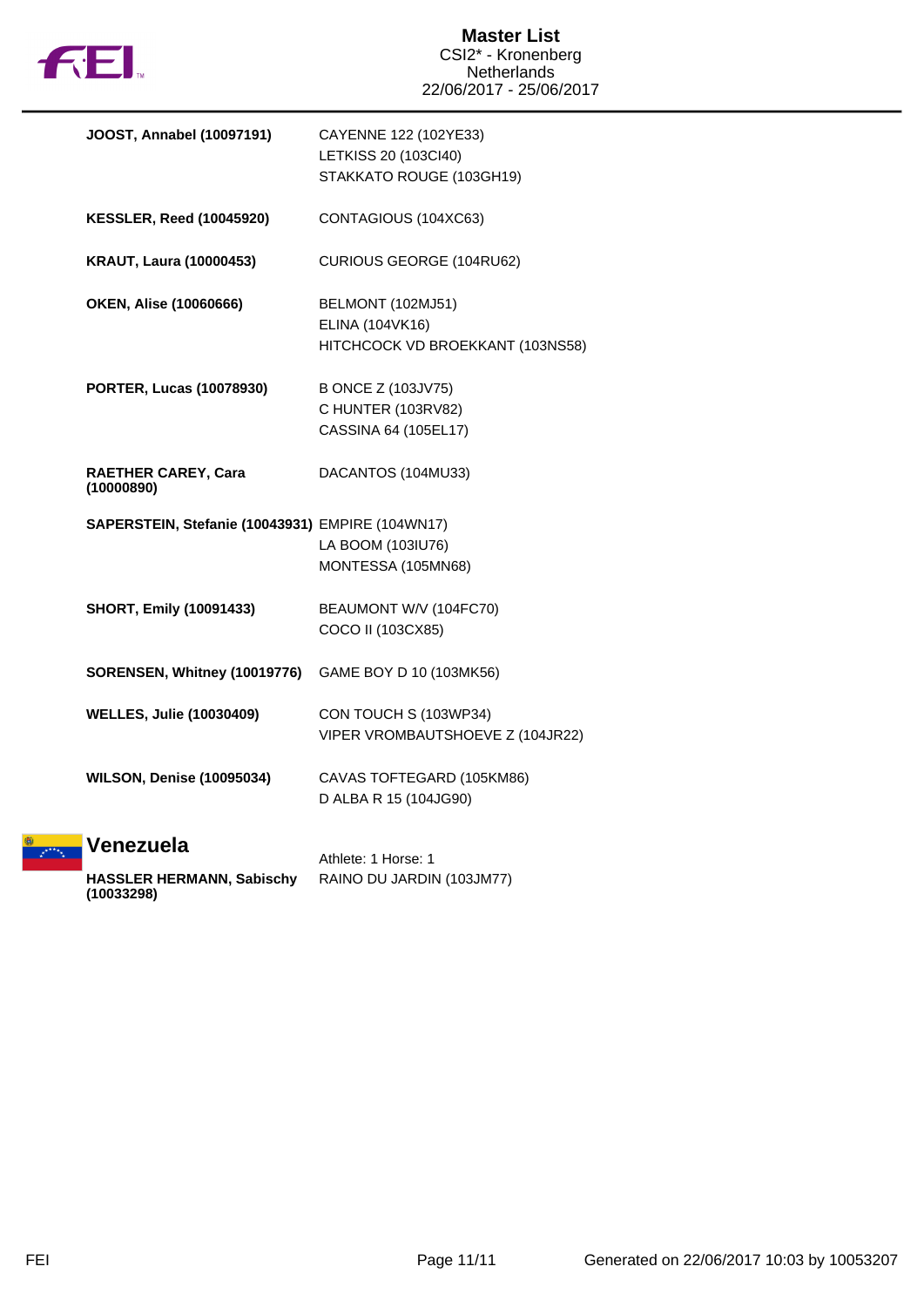|  | <b>TM</b> |
|--|-----------|
|  |           |

**Master List** CSI1\* - Kronenberg Netherlands 22/06/2017 - 25/06/2017

|                                                      |                                                                                                                     | Countries: 31 | Athletes: 127 | Horses: 179 |
|------------------------------------------------------|---------------------------------------------------------------------------------------------------------------------|---------------|---------------|-------------|
| <b>Argentina</b><br><b>SEGOVIA, Fidel (10042037)</b> | Athletes: 2 Horses: 3<br>FINN MCLOUD (105LI00)                                                                      |               |               |             |
| SEGOVIA, Luciano (10002066)                          | ELIETRO VD BERGHOEVE (104HP16)<br>JADE VAN 'T ARKELHOF (104SD58)                                                    |               |               |             |
| <b>Australia</b><br>HARVEY, Georgina (10077950)      | Athlete: 1 Horses: 2<br>CAMPINO 344 (103PL88)<br>CHILLIPEPPER (103TC76)                                             |               |               |             |
| <b>Austria</b><br><b>FRISCH, Amon (10154501)</b>     | Athlete: 1 Horses: 2<br>BLUE JEANS SZ (104OT71)<br>USSADOR (104AJ55)                                                |               |               |             |
| <b>Belarus</b>                                       | Athlete: 1 Horses: 2<br>CHARNYSHOVA, Volha (10067005) EVELIEN VAN WASSENHOVE (103DP30)<br>ZARAH LEANDER 3 (103UW02) |               |               |             |
| <b>Belgium</b><br>BORGONJON, Gilles (10147681)       | Athletes: 6 Horses: 8<br>ILLIMITEE (105NJ08)                                                                        |               |               |             |
|                                                      | CORTHOUTS, Nathalie (10036194) HIP HOP VH LANGWATER (103SD26)                                                       |               |               |             |
| <b>DEN DOELDER, Marinus</b><br>(10045881)            | EMARA DU CHABUS (105RL99)<br>FALCO (105EC54)                                                                        |               |               |             |
| <b>HEYRMAN, Chloe (10117353)</b>                     | KASIOPEJA (103WR52)<br>KYARA VAN'T BREEZERHOF (105BZ74)                                                             |               |               |             |
| JONKMANS, Patrick (10041855)                         | GEENA LISA VH LANGWATER (103FP80)                                                                                   |               |               |             |
| VAN DUFFEL, Claudine (10078411) UPPER STAR (102ZV60) |                                                                                                                     |               |               |             |
| <b>Bermuda</b><br>LOPES, Tyler (10100288)            | Athletes: 2 Horses: 3<br>ESCALADA (104PI28)                                                                         |               |               |             |
| TERCEIRA, Jillian (10006809)                         | CHAKOVA (105AN47)<br>JUNIOR VAN HET COSTERSVELD (104MY03)                                                           |               |               |             |
| <b>Brazil</b><br>ABREU JUNIOR, Adir (10040121)       | Athletes: 3 Horses: 3<br>CALVA CHIVA Z (105RX21)                                                                    |               |               |             |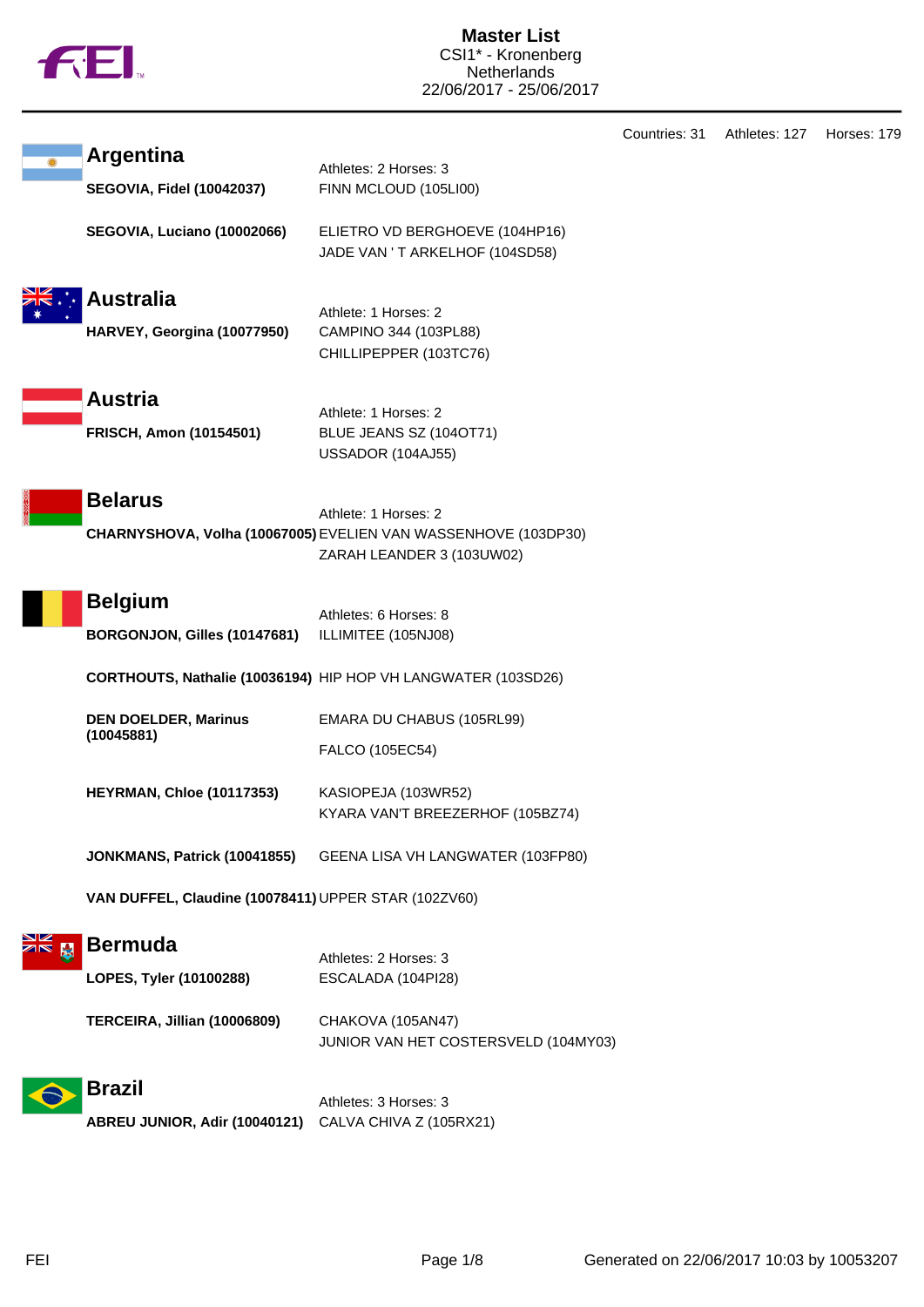| DE ANDRADE COSTA, Pedro<br>(10016109)                        | CHICCA BLUE 3 (105BQ98)                      |
|--------------------------------------------------------------|----------------------------------------------|
| DRUMMOND, Carolina (10082298) GREEN (105BO92)                |                                              |
| Canada                                                       | Athletes: 2 Horses: 2                        |
| <b>SORENSEN, Chris (10012005)</b>                            | CHINOX (105JI45)                             |
| <b>TOROKVEI, Asta (10019751)</b>                             | GABY (105ON78)                               |
| <b>Chinese Taipei</b>                                        | Athlete: 1 Horse: 1                          |
| <b>CHEN, Jasmine (10021172)</b>                              | CHEWBACCA 18 (104LZ13)                       |
| Colombia                                                     |                                              |
| <b>TORO, Nicolas (10027138)</b>                              | Athlete: 1 Horse: 1<br>BEYONCE RK (105RL85)  |
| <b>Denmark</b>                                               |                                              |
| <b>ALMIND - PEDERSEN, Stine</b>                              | Athletes: 2 Horses: 4<br>CONTINI (105JB03)   |
| (10006890)                                                   | SELMA B (104WW44)<br><b>SMILLA (104RX07)</b> |
| <b>OLESEN, Lærke (10100827)</b>                              | BLUE-SEMILLY (105RV86)                       |
| <b>Ecuador</b>                                               | Athlete: 1 Horses: 2                         |
| SANDOVAL MUÑOZ, Ana Carolina QUITANO (105CK48)<br>(10031621) |                                              |
|                                                              | SIBERIUS (104BK33)                           |
| Germany                                                      | Athletes: 19 Horses: 29                      |
| <b>ASSENMACHER, Joanna</b><br>(10083352)                     | CICERO BARELIERE Z (104GP03)                 |
|                                                              | KVARTET (104WY86)<br>LAYOUT 22 (105DN25)     |
| <b>BUHL, Laurenz (10045137)</b>                              | LAUSBUB III (103YV77)                        |
| CHRIST, Jens (10036400)                                      | DJUI (105IE89)                               |
| ECKERMANN, Otmar (10115320)                                  | CALEYA (104QE13)                             |
| <b>EMMERS, Judith (10035064)</b>                             | CATINKA 19 (103SR04)                         |
| <b>HETZEL, Laura (10082559)</b>                              | EVERYBODY'S DARLING 10 (103VB20)             |
| JUNG, Anna-Carina (10152281)                                 | CABALERO 12 (105PW67)                        |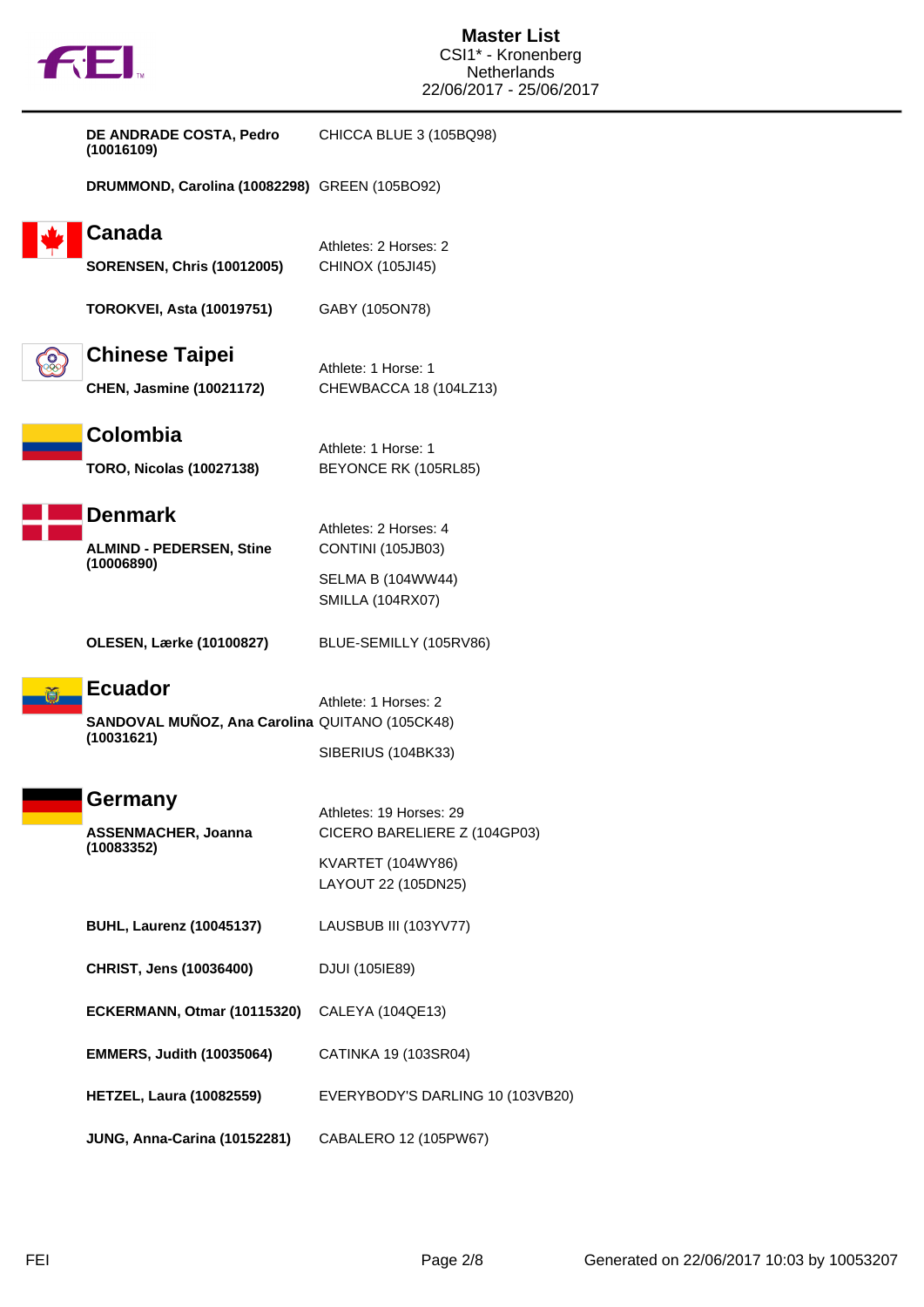

| KARASCH, Alexandra (10135456) DESTENY (105DU62)    |                                                                                 |
|----------------------------------------------------|---------------------------------------------------------------------------------|
| KOPPENBERG, Amelie (10100511) QUIBELLE (105LE08)   |                                                                                 |
| <b>KRELL, Paulina (10086177)</b>                   | CALARO 11 (105QZ16)<br>ETERNITY 42 (103TZ63)<br>QUALESTRO D'LA VALLEE (103AJ30) |
| <b>KREMER, Lilli (10103191)</b>                    | UNION JACK (105PQ75)                                                            |
| LINDEMANN, Sophia (10104249)                       | FIRST LADY 259 (104EP99)                                                        |
| LITTERSCHEIDT, Marco<br>(10075504)                 | NANCY 376 (105RQ66)                                                             |
| <b>MÖLTGEN, Maja (10032344)</b>                    | CANDY CRUSH W (105FO57)<br>DON FERNANTES Z (104HC04)                            |
| PIASECKI, Nina (10105193)                          | DAKOTA DU HOULBEC (105LX94)                                                     |
| RAMBADT, Alexandra (10101549) ARMINIA B. (105CG26) | ARYA 3 (105IC57)<br>CLOUD CA (104SG06)                                          |
| <b>RIJKENS, Janine (10036850)</b>                  | COCALUX (105LF40)                                                               |
| <b>RINGLEB, Miriam (10103921)</b>                  | CARINO 2 (105EJ26)<br>DARILANA Z (105RH09)<br>NOTRE DIAMANT (105EJ18)           |
| <b>THOENES, Tobias (10009861)</b>                  | CHETARO R (105RU34)<br>EDISON 45 (104VQ20)                                      |
| Size Great Britain<br>CLAYTON, Matthew (10119504)  | Athletes: 2 Horses: 3<br>CHAPEAU (105RY41)<br>HONEYLANDS DANCER (104YV88)       |
| <b>HOPKINSON, Sally (10069393)</b>                 | CRYSTAL CLEAR (105RU47)                                                         |
| Greece<br>MYTILINEOU, Ioli (10065074)              | Athlete: 1 Horses: 2<br>CON AMORE 6 (103DP09)<br>GLEN MORAY (105BX38)           |
| <b>Ireland</b><br>DALM, Sophie (10066278)          | Athletes: 8 Horses: 10<br>COLDPLAY (105KU28)                                    |
| DUFF, Anna (10059633)                              | DIDDEL VAN DE KWAKKELHOEK (102PN55)                                             |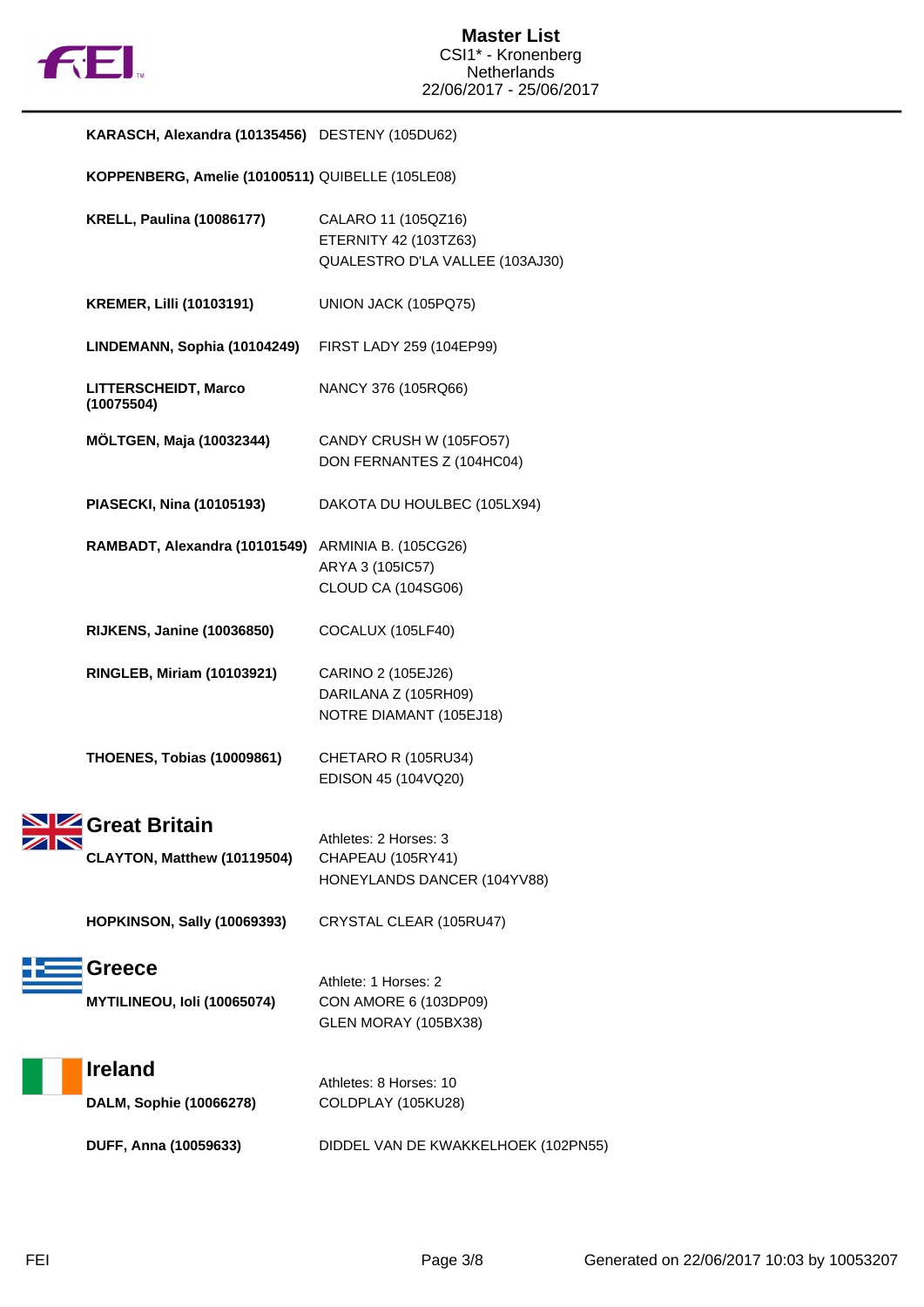|  | X |
|--|---|
|  |   |

|   | <b>GOLTZ, Frederick (10101327)</b>                   | DON VERDI (105FF70)<br>MISS HARLEY (104CN39)                        |
|---|------------------------------------------------------|---------------------------------------------------------------------|
|   | <b>HANLEY, Finn (10138818)</b>                       | SOUTHWIND VDL (NED40343)                                            |
|   | <b>MCMAHON, Eoin (10043333)</b>                      | AURTHER HILL (105LV40)<br>FTS KILLOSSERY KONFUSION (105DA20)        |
|   | <b>O'NEILL, Gerard (10012642)</b>                    | CAVALINO 26 (103YP85)                                               |
|   | <b>QUIGLEY, Ella (10150279)</b>                      | F (105FJ52)                                                         |
|   | <b>SLATTERY, Sofie (10085583)</b>                    | GOLDPLAY (105MU87)                                                  |
| ✿ | <b>Israel</b><br>YANIV, Elad (10011422)              | Athlete: 1 Horse: 1<br>DIANA (105GE83)                              |
|   | <b>Italy</b><br><b>ALBANO, Manuel (10081773)</b>     | Athletes: 2 Horses: 2<br>LORD MAJOOR L Z (105LY72)                  |
|   | <b>MARIANESCHI, Stephanie</b><br>(10029321)          | IPPON V.H. REBELSHOF (104JZ38)                                      |
|   | Japan<br>TAKASHIMA, Yusuke (10153749)                | Athlete: 1 Horses: 2<br><b>ELSTAR (105OF55)</b><br>FIFA Z (105KH45) |
|   | <b>Mexico</b>                                        | Athletes: 3 Horses: 6                                               |
|   | <b>AVILA LOPEZ, Sonia Yorlli</b><br>(10087607)       | PONTI BOY (104JW16)                                                 |
|   |                                                      | USIDOR DE PERHET (104OS26)                                          |
|   | <b>CANSECO, Ernesto (10031152)</b>                   | DARCHELLO B (105FT36)<br>FUGERO CARLOS (105RD88)                    |
|   | <b>TREVENA TAVERA, Pablo</b><br>Alexander (10128432) | CHARITY 33 (104EK16)                                                |
|   |                                                      | CURRABAWN CRAZY DAISY (105HZ72)                                     |
|   | <b>Netherlands</b>                                   | Athletes: 30 Horses: 40                                             |
|   | ALMA, Lars (10112790)                                | QORPLEASUR DU TEMPLE (103MO75)                                      |
|   | ANTONIOLI, Massimo (10071526)                        | GRANDEUR WP (105OA48)                                               |
|   | <b>BEEN, Remco (10032870)</b>                        | GOUVERNEUR (105RE44)                                                |
|   | BULTHUIS, Jasper (10134160)                          | SHOW MAN GREEN (104HV87)                                            |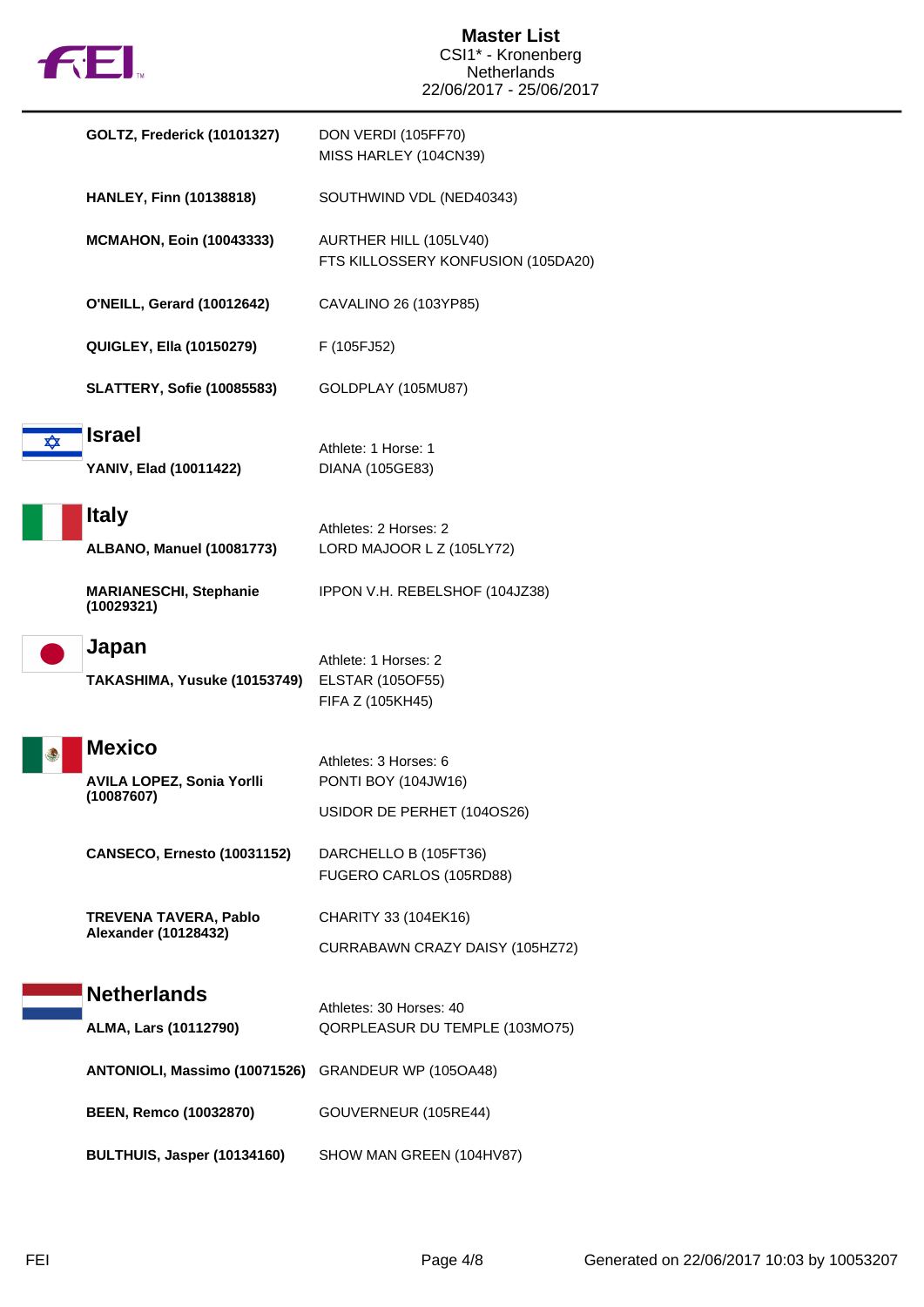

## **Master List** CSI1\* - Kronenberg Netherlands 22/06/2017 - 25/06/2017

| <b>BULTHUIS, Niels (10109726)</b>                     | FORTUNA FLAMINGO (104YI73)<br>S.F. ZENDO (103HS87)                      |
|-------------------------------------------------------|-------------------------------------------------------------------------|
| <b>COUMANS, Gabriel (10006293)</b>                    | F (105DT67)                                                             |
| DE RUIJTER, Anouk (10014942)                          | CYNTHIA Z (105FC65)                                                     |
| GREVE, Willem (10003080)                              | <b>FICARDI B (105LO98)</b>                                              |
| HOLTHUIZEN, Roel (10113478)                           | CARPE DIEM 81 (104ZZ29)<br>GERTJE VH SCHEEFKASTEEL (103LT33)            |
| <b>JANSSEN, Paul (10039056)</b>                       | BANDITO (105CW86)<br><b>FAMELUS (105KF86)</b><br>FONTANAROSSO (105LT26) |
| <b>KERBERT, Coen (10102468)</b>                       | ELISABELLE S (105FI66)<br>GO BESI (105QV62)                             |
| <b>KEUNEN, Pieter (10016589)</b>                      | FOOTLOSE HX (105PA81)                                                   |
| KNIJFF, Bas (10024260)                                | <b>GIVEN SPO (105RL27)</b>                                              |
| LAMERS, Ruben (10021398)                              | ENYA (104QW67)                                                          |
| <b>MAARSE-ELBERS, Gaby</b><br>(10016821)              | <b>FASHION (105RJ67)</b>                                                |
| <b>MARTENS, Luc (10137855)</b>                        | FRAPPANT (105QV81)                                                      |
| <b>SCHEICH, Tatum (10113473)</b>                      | DANONE O (105PK50)<br>ZED (104YQ78)                                     |
| SCHOORMANS, Maaike (10084967)DOUGLAS EGYPTE (105FM43) |                                                                         |
| SCHUTTELAAR, Beau (10118293) DROGBA (104JU39)         |                                                                         |
| <b>SCHUTTERT, Hendrik-Jan</b><br>(10018936)           | ESPERANZA (105PW98)                                                     |
|                                                       | EXCEPTION HS (104UB88)                                                  |
| <b>SLAATS, Ralph (10097284)</b>                       | FABIO (105HL60)                                                         |
| <b>SLAGTER, Lars (10114268)</b>                       | ANOUK S.H. (104EQ36)<br>DESMOND R. (105AM65)                            |
| <b>STERINGA, Fleur (10142270)</b>                     | WHAT A WOOPY KZ (105QZ57)                                               |
| STROUCKEN, Nina (10117744)                            | <b>WENDY (103Cl62)</b>                                                  |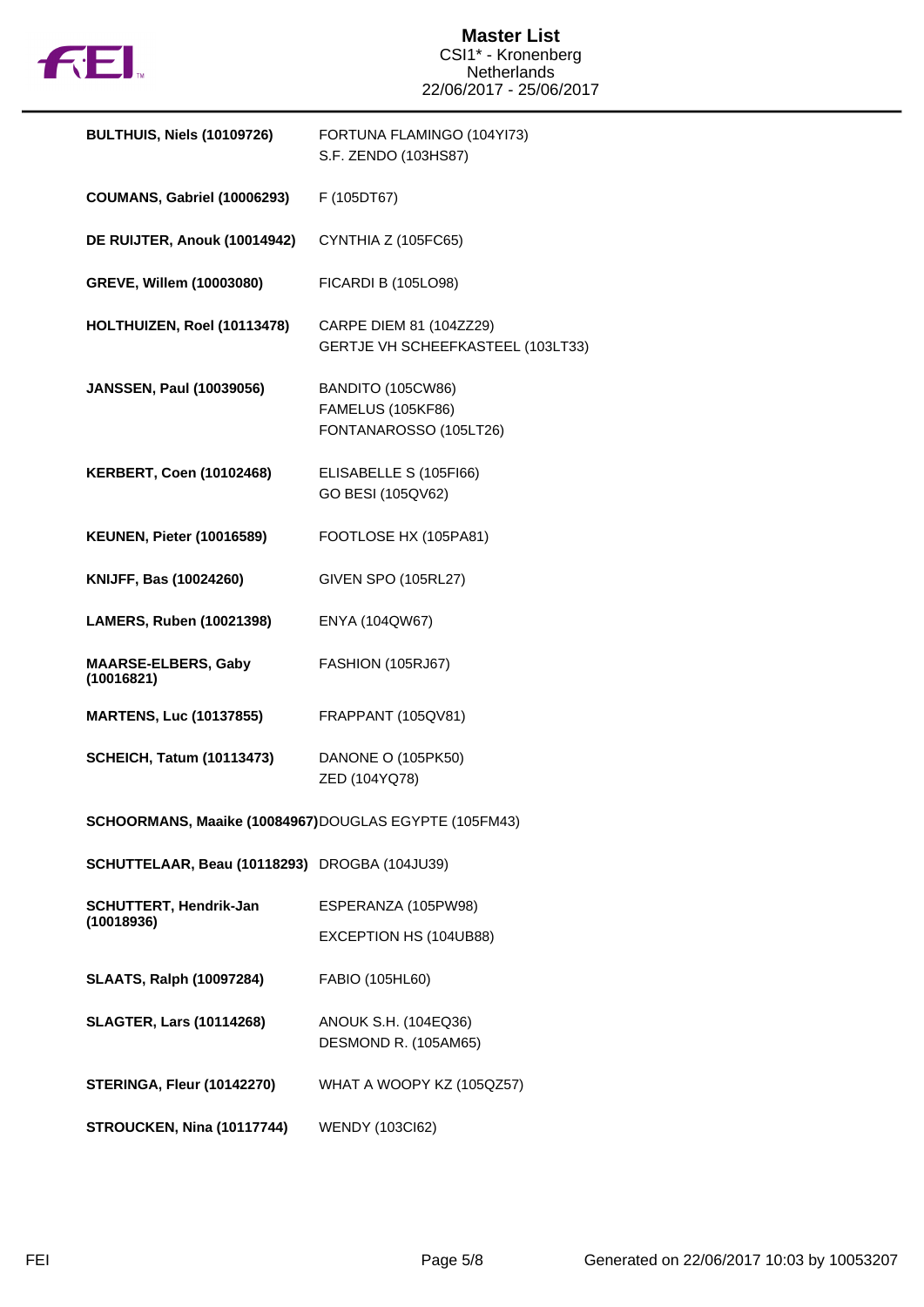

|      | <b>THIJSSEN, Leon (10002001)</b>                                   | DIABLO Z (105DC58)<br><b>PUNJAB (104ZC59)</b>                                  |
|------|--------------------------------------------------------------------|--------------------------------------------------------------------------------|
|      | <b>THIJSSEN, Mel (10120322)</b>                                    | <b>FOR EVER (105RE47)</b>                                                      |
|      | VAN ASTEN, Mathijs (10002231)                                      | AMICHI H Z (105NT12)                                                           |
|      | VAN DEN BRINK, Stefanie<br>(10056872)                              | JAMES BOND VAN 'T ROOSAKKER (105NZ62)<br>SALT'N PEPPA (105AT75)                |
|      | <b>VAN DER POEL, Celeste</b><br>(10114267)                         | ROMINA L (104ME37)                                                             |
|      | VAN ERP, Jarno (10108595)                                          | <b>EMINEA (105GT49)</b>                                                        |
|      | <b>New Zealand</b><br>ROBERTSON, Olivia (10121280)                 | Athlete: 1 Horses: 2<br>GRANDAIRE (105QN13)<br>NGAHIWI CISCO (104YQ56)         |
|      | <b>Norway</b><br>BLOMBERG, Sabrina (10107072)                      | Athlete: 1 Horses: 2<br>KIMBALL ROCKFELLER (105JO95)<br><b>VENUS (103LH09)</b> |
|      | <b>Russian Federation</b><br>BABUSHKINA, Alena (10100537)          | Athletes: 2 Horses: 4<br>CALL ME PAUL 2 (103NP92)                              |
|      | DELDINOVA, Arina (10115749)                                        | DEISTER S (104FE48)<br>KARMA (103ZX41)<br>KHAN (103PY31)                       |
| SEMN | Saudi Arabia (Kingdom                                              | Athlete: 1 Horse: 1                                                            |
|      | of)<br><b>MALHAS, Dalma (10071207)</b>                             | FULLTIME LIEFHEBBER (105CH01)                                                  |
|      | <b>Spain</b><br>ESCOBAR, Luis Jesus (10002075) CORLANDOS (105QW23) | Athletes: 7 Horses: 7                                                          |
|      | GARCIA BOTO, Alejandra<br>(10137823)                               | ZARA 88 (104PW04)                                                              |
|      | <b>GARCIA CANGA, Alberto</b><br>(10148426)                         | COLEVA (105BB24)                                                               |
|      | JUZGADO O'DALY, Fiona<br>(10148427)                                | BATELLO (105DJ83)                                                              |
|      | <b>MENDES ANASAGASTI, Antonio</b><br>(10016965)                    | FRODO (105HU87)                                                                |
|      |                                                                    |                                                                                |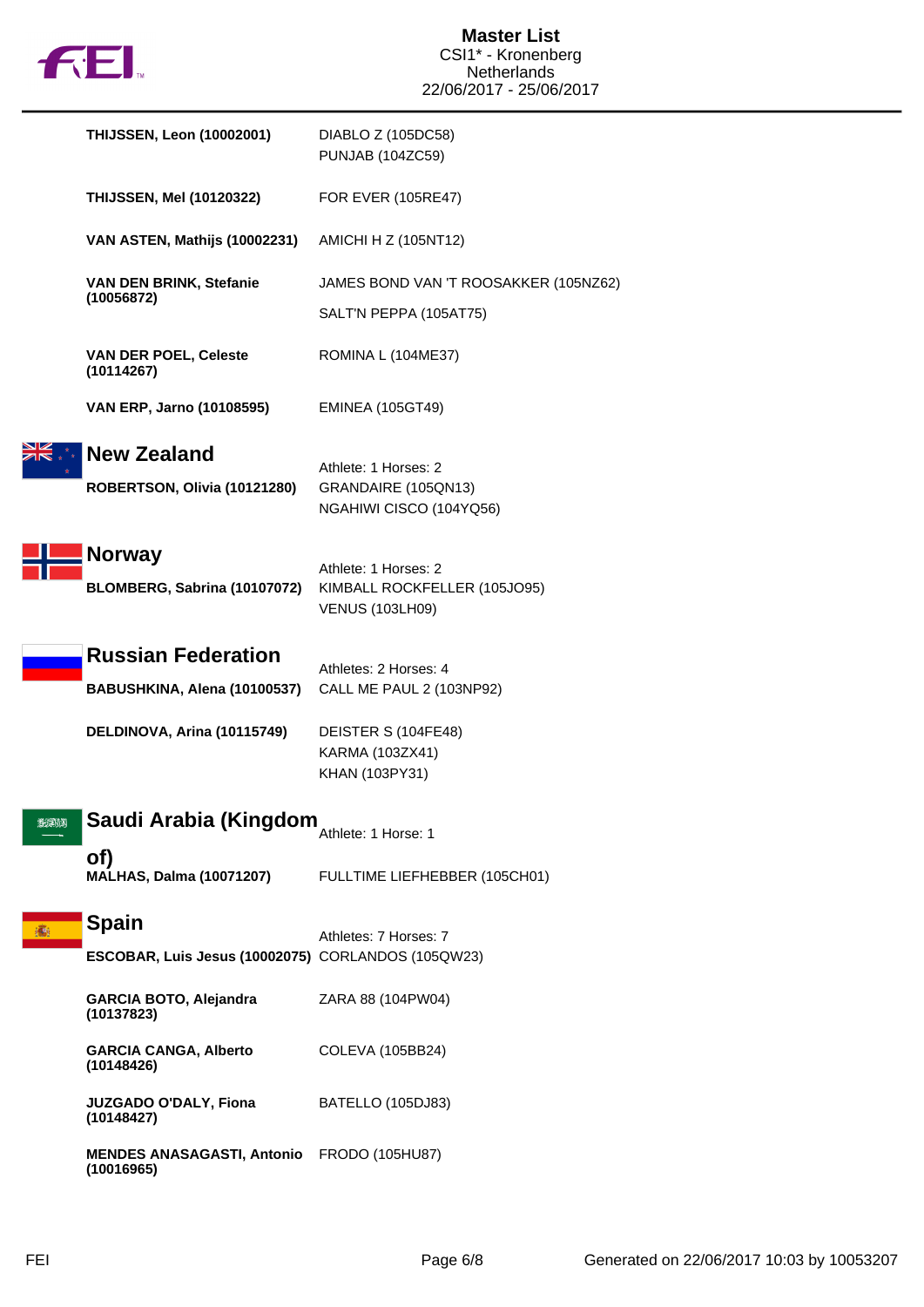|                         | <b>132.</b>                                              | <b>Master List</b><br>CSI1* - Kronenberg<br><b>Netherlands</b> |
|-------------------------|----------------------------------------------------------|----------------------------------------------------------------|
|                         |                                                          | 22/06/2017 - 25/06/2017                                        |
|                         | ROGER IBARS, Gabriela<br>(10083347)                      | BEAUVILLE Z (105FS95)                                          |
|                         | <b>TERRASA MOLL, Almudena</b><br>(10019042)              | <b>AUKAI (104QB19)</b>                                         |
|                         | <b>Sweden</b>                                            | Athletes: 6 Horses: 7                                          |
|                         | DANIELSON, Minna (10074918)                              | DELIGHT (104IE62)                                              |
|                         | <b>EKBERG, Jonna (10019397)</b>                          | CASSINI BAY (104AI92)                                          |
|                         | HAMMARSTRÖM, Ingemar<br>(10138790)                       | AILEEN 49 (104IV00)                                            |
|                         |                                                          | OCEAN DES AS (102NJ76)                                         |
|                         | LAGERBERG, My (10116343)                                 | VIVE LA VIE (GBR40944)                                         |
|                         | ROMELL, Emma (10112441)                                  | KAPPA DE QUIJAS (1040E78)                                      |
|                         | TORGILSMAN-VAN BAKEL, Tanja ROSA (105FN33)<br>(10002906) |                                                                |
|                         | <b>Switzerland</b>                                       | Athletes: 2 Horses: 2                                          |
|                         | <b>BUHOFER, Simone (10081130)</b>                        | CORALIE 33 (105IY33)                                           |
|                         | HAUSER, Sergio (10047028)                                | GIGGS MW (105OI52)                                             |
| $\overline{\mathbf{C}}$ | <b>Turkey</b>                                            |                                                                |
|                         | GULEC, Asli (10089905)                                   | Athletes: 3 Horses: 5<br>ELECTRIC (105AI34)                    |
|                         |                                                          | SISKO DU CHAI (103LY51)                                        |
|                         | KARADUMAN, Eylül (10144765)                              | CHERRY ANN (104OV44)                                           |
|                         | <b>KAVAS, Hüseyin (10143964)</b>                         | BONCETTO W (105AV71)<br>GENTLE BOY (105JA26)                   |
|                         | <b>Ukraine</b><br>DANILOVA, Alisa (10057003)             | Athlete: 1 Horse: 1<br>ELIOS DE L'EPINETTE (104RP68)           |
|                         |                                                          |                                                                |
|                         | <b>United States of</b>                                  | Athletes: 13 Horses: 20                                        |
|                         | <b>America</b><br><b>BOZORGI, Alec (10085515)</b>        | CAPPANALEIGH STORM (105PW96)                                   |
|                         | <b>BRAMA-WALSH, Katherine</b><br>(10067046)              | CALGARY (104LP90)                                              |
|                         | DECKER, Josephine (10115339)                             | ATLANTA HH (104LF11)<br>DEXTER (105BT81)                       |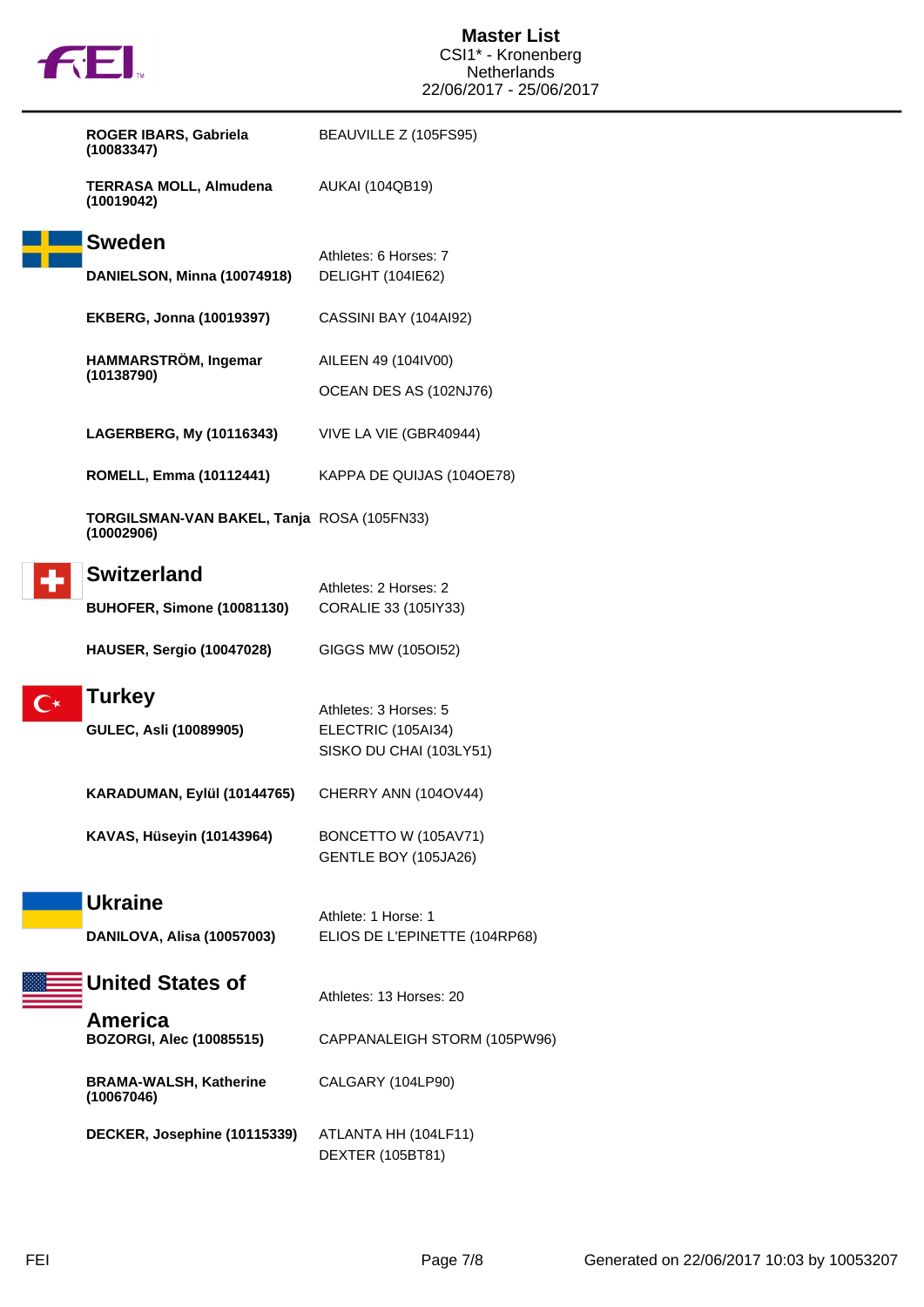

| HALLMAN, Samantha (10118749) BMC VEYRON (102OB39)  | FIFI III (103BL15)                                                          |
|----------------------------------------------------|-----------------------------------------------------------------------------|
| <b>HEERS, Bliss (10026630)</b>                     | WARNIKE (105NB68)                                                           |
| <b>HUSAIN, Connor (10068241)</b>                   | <b>ENORM B. (104VA04)</b><br>MTF STARPOWER (104CA71)<br>PEANUTS A (102MM66) |
| JOOST, Annabel (10097191)                          | GOODWILL 68 (105RR47)<br>PRIMUS VOM NEUMUEHLER HOF (104ZZ74)                |
| <b>KRAUT, Laura (10000453)</b>                     | <b>CONSTANZE 57 (104TV90)</b>                                               |
| LIBES, Zachary (10060510)                          | CLARA (105AI94)<br>ESQUILIA (105CG07)<br>FOLDINE (104RR69)                  |
| <b>MARLOWE, Emma (10135978)</b>                    | DARTAGNAN (104LL26)                                                         |
| RUZISKA, Barbara (10088449)                        | AMARULLA (103CJ51)                                                          |
| SAPERSTEIN, Stefanie (10043931) CHILLI B (105GL88) |                                                                             |
| <b>WOODSON, Olivia (10153181)</b>                  | STAIRWAY TO THE STARS (105IL85)                                             |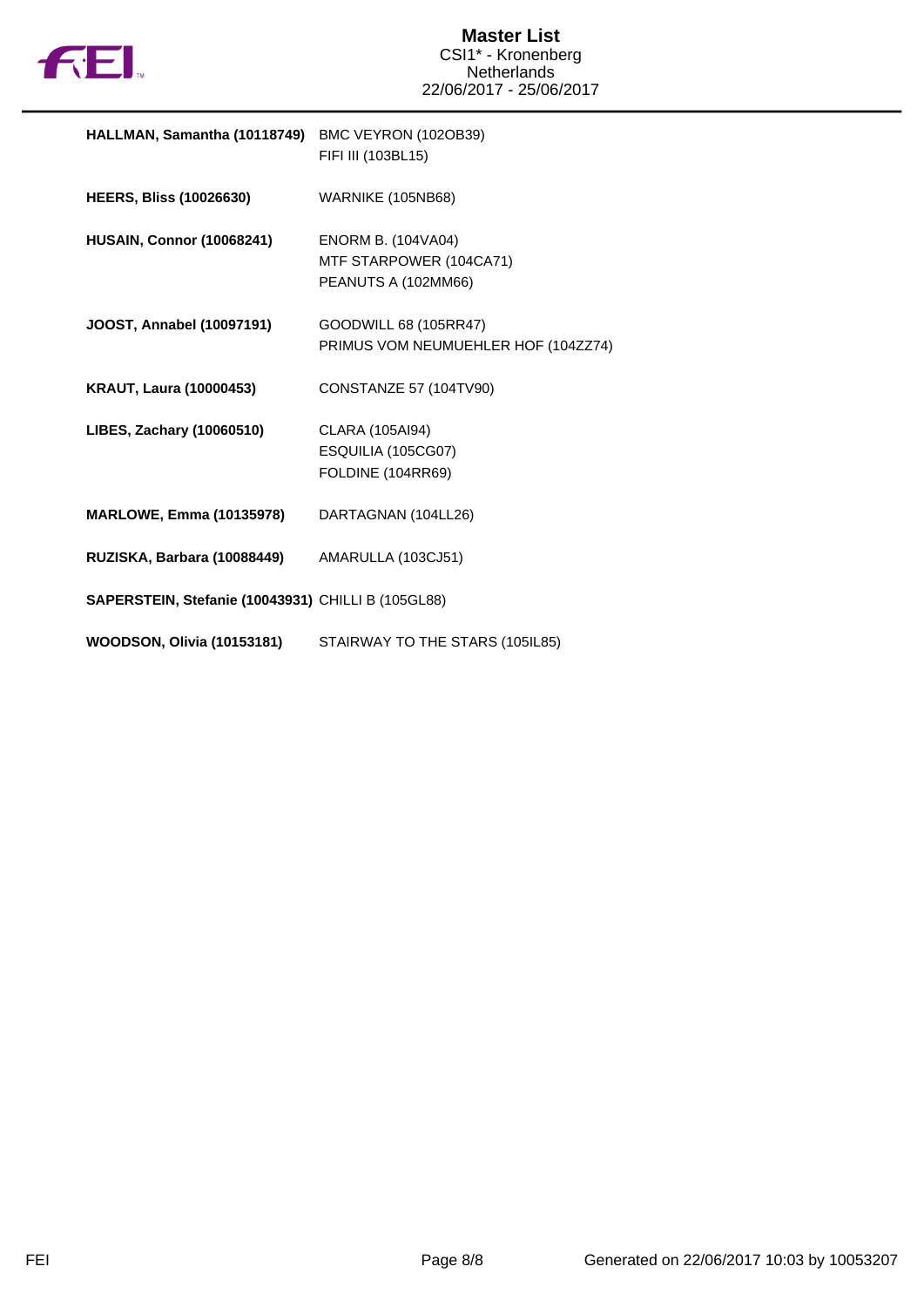|  | ΤM |
|--|----|
|  |    |

Countries: 19 Athletes: 75 Horses: 94

| <b>Argentina</b>                                            | Athlete: 1 Horse: 1                                                                   |
|-------------------------------------------------------------|---------------------------------------------------------------------------------------|
| <b>SEGOVIA, Fidel (10042037)</b>                            | <b>JACK (105BT09)</b>                                                                 |
| <b>Australia</b><br><b>SCOTT, Hilary (10034338)</b>         | Athlete: 1 Horse: 1<br>MR RIGHT (105MG76)                                             |
| <b>Belgium</b><br><b>DEN DOELDER, Marinus</b><br>(10045881) | Athletes: 2 Horses: 2<br>KONTESSA TEN BRAEM (105HT79)                                 |
| JONKMANS, Patrick (10041855)                                | KAMIEL VAN HET LANGWATER (104TD50)                                                    |
| <b>Brazil</b>                                               | Athletes: 4 Horses: 4<br>ABREU JUNIOR, Adir (10040121) ONE STEP DU ST HOMME (105IV84) |
| DRUMMOND, Carolina (10082298) BYZANCE DE MENGE (105QX99)    |                                                                                       |
| <b>FREIRE, Andre (10021879)</b>                             | FLAMBEAU (105PQ65)                                                                    |
| NEUPPMANN JÚNIOR, Sérgio<br>(10030742)                      | ARMENTOS (105OF61)                                                                    |
| <b>Canada</b>                                               | Athletes: 2 Horses: 2                                                                 |
| <b>SORENSEN, Chris (10012005)</b>                           | EMPEROR CLAUDIUS (104QB15)                                                            |
| <b>TOROKVEI, Asta (10019751)</b>                            | GAMBLE (105PW78)                                                                      |
| <b>Chile</b><br><b>COUVE CORREA, Tomas</b><br>(100004/5)    | Athlete: 1 Horse: 1<br>AMILTON DE L'ABBAYE (105GE65)                                  |
| Germany<br><b>BAACKMANN, Jens (10016187)</b>                | Athletes: 17 Horses: 24<br>COMME CI COMME CA 8 (105AR54)<br>GABBISTAR (105RU96)       |
| <b>BUHL, Laurenz (10045137)</b>                             | CHAMPION 127 (105NV23)<br>CORNELENSKY (105RU88)                                       |
| <b>DORENKAMP, Christine</b><br>(10040087)                   | PEAK PERFORMANCE (105LQ28)                                                            |
| ECKERMANN, Katrin (10009854)                                | <b>CLARA P (104ZV51)</b><br>COCOMINKA EST (105LQ08)                                   |
| <b>EMMERS, Judith (10035064)</b>                            | CASSILANO'S STERN (104TP54)                                                           |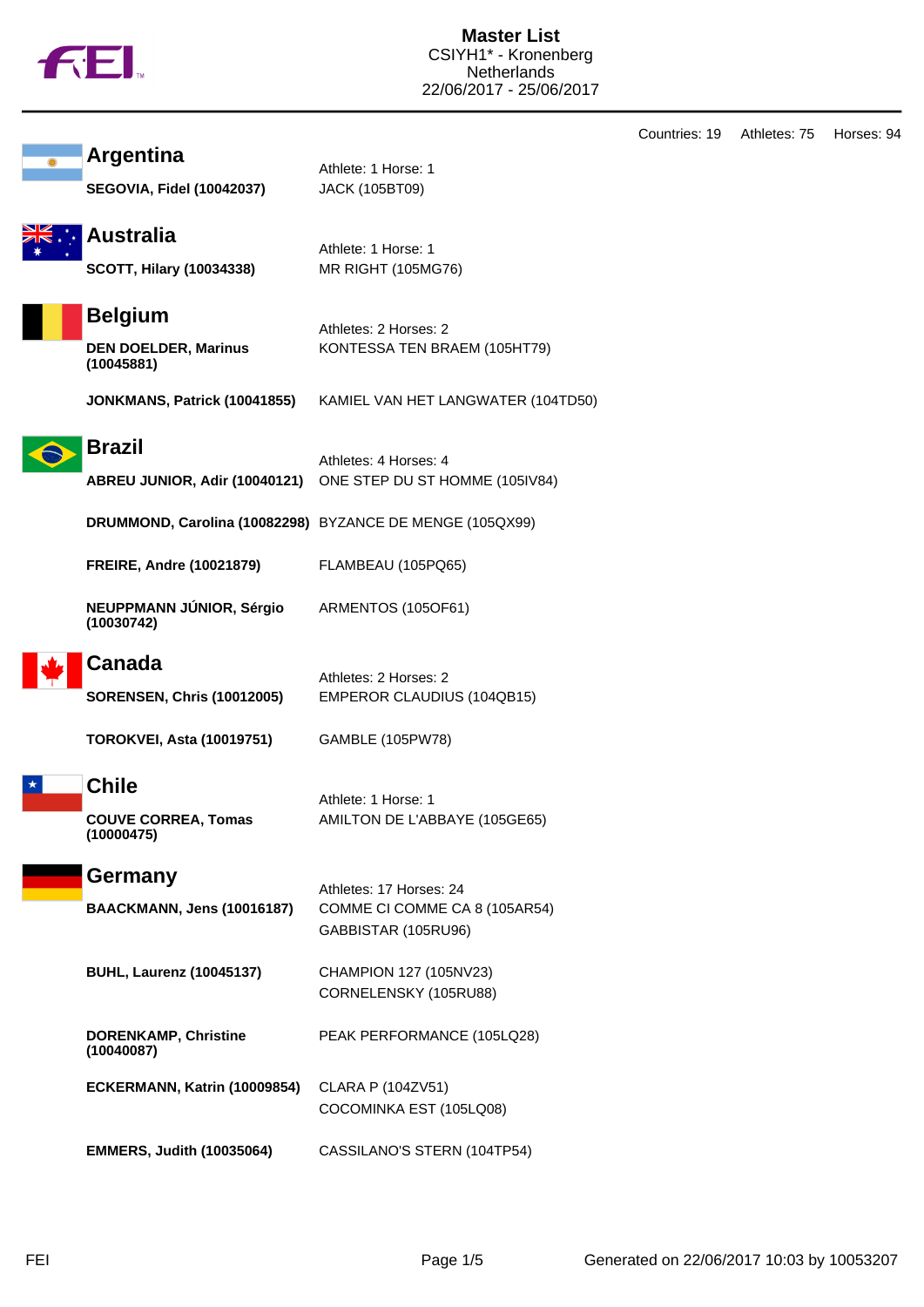

|   | <b>ERBACH, Peter (10105051)</b>                    | FIRST CLASS VAN HELSING (105RH19)                                              |
|---|----------------------------------------------------|--------------------------------------------------------------------------------|
|   | HETZEL, Holger (10001614)                          | GOLDEN FUTURE MM (105AL67)<br>HULAPALU (105HI83)                               |
|   | <b>KAMPS, Theresa (10022305)</b>                   | CACHART (104YO71)                                                              |
|   | <b>KLÄSENER, Christopher</b><br>(10038007)         | GRANADA (105RX18)                                                              |
|   | LILL, Maximilian (10034268)                        | GAMORA O (104WM00)<br>LAROCCO 4 (105DL40)                                      |
|   | LITTERSCHEIDT, Marco<br>(10075504)                 | GAUDI (105HM16)                                                                |
|   | <b>RIJKENS, Janine (10036850)</b>                  | CENITO 4 (105AS36)<br>CIRO 7 (105LJ91)                                         |
|   | <b>SCHRÖDER, Simon (10070212)</b>                  | COCOBONGO CR (105CC50)                                                         |
|   | <b>SCHULZE NIEHUES, Jan Andre</b><br>(10058367)    | LOOPING LUI 5 (105PH09)                                                        |
|   | <b>THOENES, Tobias (10009861)</b>                  | CAP 4 (105DS73)                                                                |
|   | VAN DE KAMP, Nicole (10146610) CARMINA Z (105LF85) |                                                                                |
|   | <b>WREDE, Martina (10033402)</b>                   | KANSAS DW (105KU03)<br>SIEGFRIED 68 (105MG16)                                  |
|   | Great Britain<br>MENDOZA, Jessica (10047109)       | Athlete: 1 Horses: 2<br>COOL CARTANI (105LW21)<br>HEAT OFF THE NIGHT (105QF00) |
|   | <b>Ireland</b><br>DUFF, Anna (10059633)            | Athletes: 6 Horses: 6<br>BEC LORENZO (105PH36)                                 |
|   | HANLEY, Cameron (10000479)                         | ARANY DE KERGANE (104XC82)                                                     |
|   | <b>MARSHALL, Harry (10001565)</b>                  | FOLLYFOOT DOLCE VITA DBZ (104PN79)                                             |
|   | <b>MCMAHON, Eoin (10043333)</b>                    | BILLY STIRLING (105NR22)                                                       |
|   | <b>O'NEILL, Gerard (10012642)</b>                  | CASTLEFIELD VEGAS (105MD84)                                                    |
|   | <b>RANKIN, Jenny (10114761)</b>                    | MHS ATTRACTION (104XW55)                                                       |
| ✿ | <b>Israel</b>                                      | Athletes: 2 Horses: 2                                                          |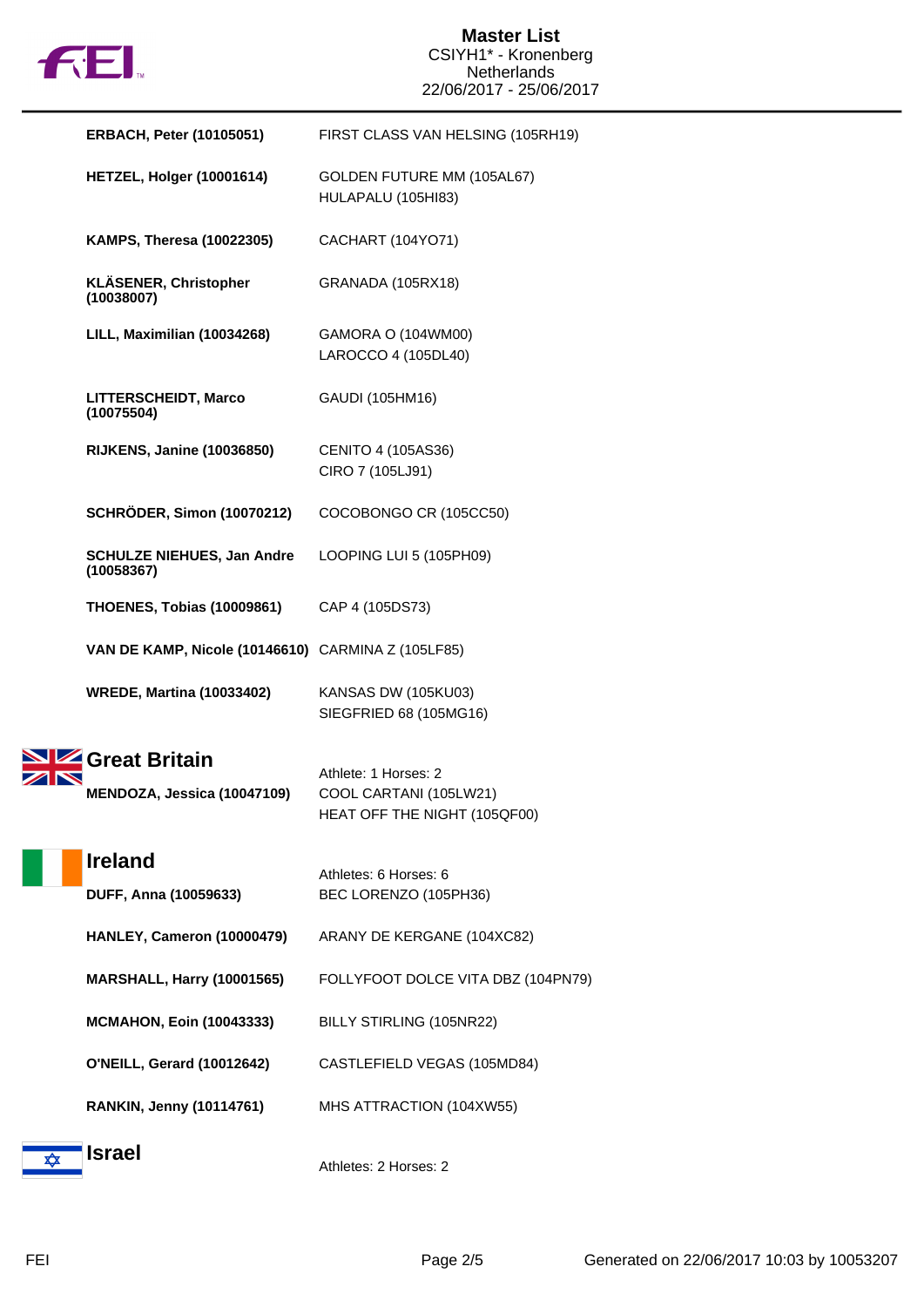

| <b>ABUDI, Asaf (10079861)</b>                          | QUELLE DAME Z (105HG02)                                                                      |
|--------------------------------------------------------|----------------------------------------------------------------------------------------------|
| YANIV, Elad (10011422)                                 | ALVARO DU GUE (104WF77)                                                                      |
| <b>Italy</b><br>LARKIN, Alexa (10061987)               | Athletes: 2 Horses: 2<br><b>FORLAN H (104ZK61)</b>                                           |
| PIZZATO, Manuel (10016350)                             | K.O. V. BERKENBROECK (105AX95)                                                               |
| <b>Netherlands</b>                                     | Athletes: 19 Horses: 25<br>ANTONIOLI, Massimo (10071526) GOTICO DI CA' SAN GIORGIO (105LB57) |
| <b>BECKERS, Ellen (10046063)</b>                       | GUTRICIA (105OW72)                                                                           |
| <b>BECKERS, Marc (10060966)</b>                        | GRANITO NOORDENHOEK (105RW72)                                                                |
| COUMANS, Gabriel (10006293)                            | FLO (105IZ50)                                                                                |
| DE RUIJTER, Anouk (10014942)                           | <b>FIORIE (104YH23)</b><br><b>FORLAN (105KA48)</b>                                           |
| GREVE, Willem (10003080)                               | FARO (105JW66)                                                                               |
| HENDRIX, Timothy (10028468)                            | FAY (105MF80)                                                                                |
| <b>JOPPEN, Loewie (10031514)</b>                       | CALVARA DL Z (105HF65)<br>DYLANO (105HF91)                                                   |
| <b>KEUNEN, Pieter (10016589)</b>                       | <b>FJURY V (105BC68)</b><br>QUITERO VZ (105OV12)                                             |
| KNIJFF, Bas (10024260)                                 | CASSIUS CLAY VDV Z (105IV09)                                                                 |
| <b>MAARSE, Dave (10001076)</b>                         | FALCO (105KR79)<br>FREE WM (105RJ86)                                                         |
| <b>MAARSE-ELBERS, Gaby</b><br>(10016821)               | GAIA (105RJ72)<br>GIRL POWER (105RJ68)                                                       |
| <b>MARTENS, Joost (10001797)</b>                       | GITANO V (105RW77)                                                                           |
| <b>MARTENS, Mark (10027236)</b>                        | CENTANA (105CD00)                                                                            |
| SCHUTTELAAR, Beau (10118293) GALAXY GIRL HTR (105RQ79) |                                                                                              |
| VAN DEN BRINK, Stefanie<br>(10056872)                  | FORTALEZA (105QO39)                                                                          |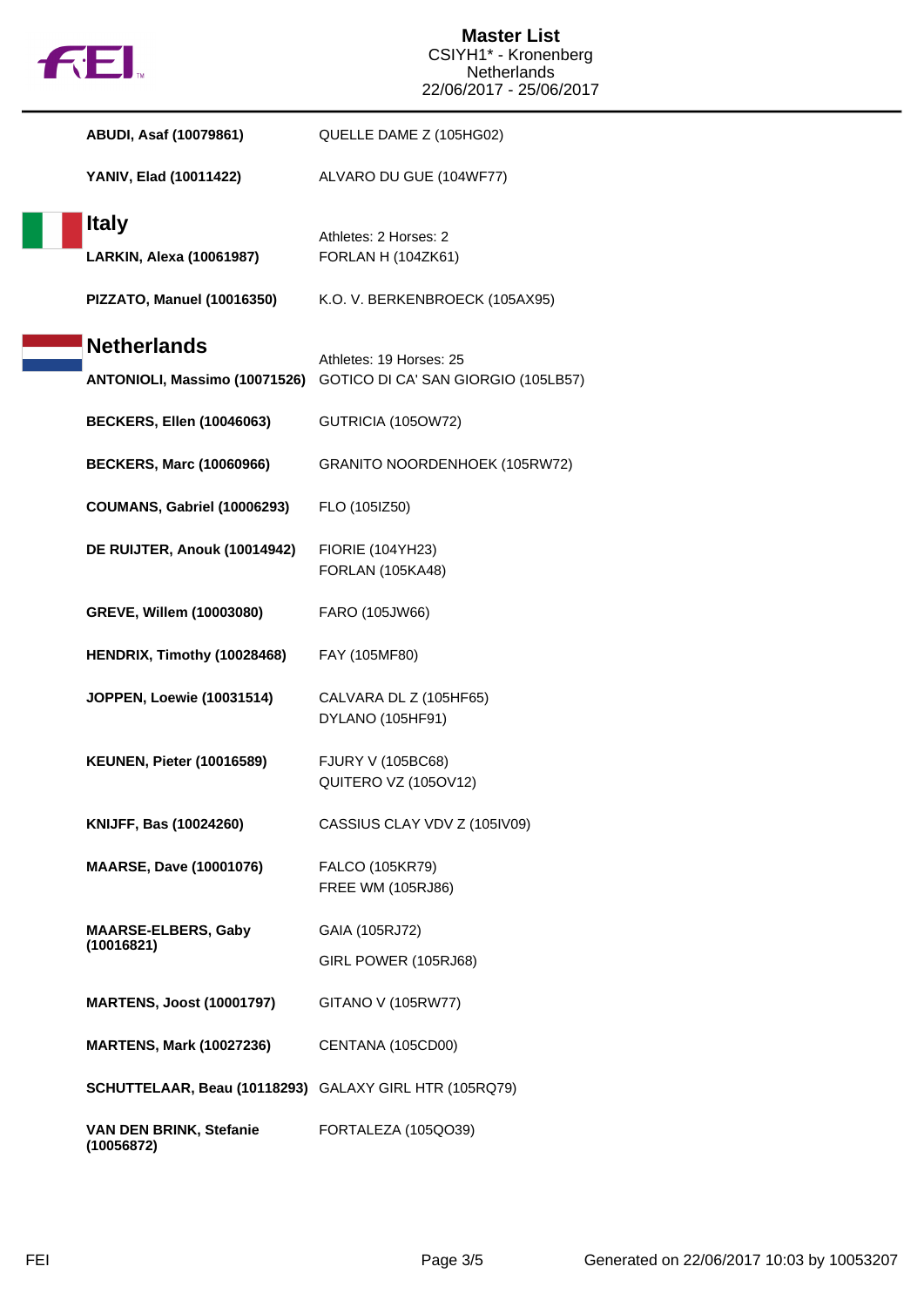| $f$ to $f$                                                                  | <b>Master List</b><br>CSIYH1* - Kronenberg<br><b>Netherlands</b><br>22/06/2017 - 25/06/2017 |
|-----------------------------------------------------------------------------|---------------------------------------------------------------------------------------------|
| VAN GEEL, Daan (10015478)                                                   | FEE (105HO81)<br>GOLDEN BOY VL (105NU67)                                                    |
| <b>VOORN, Vincent (10003048)</b>                                            | GINGER ALE (105AS00)                                                                        |
| <b>WIERING, Harrie (10029208)</b>                                           | OBERON (104QU88)                                                                            |
| <b>Portugal</b>                                                             | Athletes: 2 Horses: 3                                                                       |
| <b>ALMEIDA, Rodrigo Giesteira</b><br>(10058729)                             | KING KONG OF PICOBELLO Z (105HF94)                                                          |
| <b>FERNANDES, Mario Wilson</b>                                              | DIAMANT DE FLOBECQ Z (104PX76)                                                              |
| (10011635)                                                                  | GEORG VAN DE WINDEWEG (105MC14)                                                             |
| <b>Russian Federation</b><br>KHOMASHKO, Sergey (10013048) FLACHAU (104SJ26) | Athlete: 1 Horse: 1                                                                         |
| <b>South Africa</b>                                                         | Athlete: 1 Horse: 1                                                                         |
| LAZARUS, Oliver (10010490)                                                  | BLUE BARON (104PL79)                                                                        |
| <b>Spain</b>                                                                | Athletes: 3 Horses: 4                                                                       |
| ESCOBAR, Luis Jesus (10002075) QUINTE (105KB31)                             | <b>SHEIKH (105GD42)</b>                                                                     |
| <b>MARSÁ-LAFARGE, Diana</b><br>(10037953)                                   | AVEL DE LA LANDE (105AT52)                                                                  |
| <b>TERRASA MOLL, Almudena</b><br>(10019042)                                 | <b>FLORA (105BB97)</b>                                                                      |
| <b>Sweden</b>                                                               |                                                                                             |
| <b>ANDERSSON, Petronella</b><br>(10029959)                                  | Athletes: 3 Horses: 3<br>FINALLY Z (105RQ81)                                                |
| AXELSSON, Annika (10039932)                                                 | LORD CURRY FP (105AE83)                                                                     |
| <b>PARMLER, Malin (10008080)</b>                                            | GO FOR IT ESPECIAL (105RD60)                                                                |
| <b>Switzerland</b>                                                          |                                                                                             |
| <b>BUHOFER, Simone (10081130)</b>                                           | Athletes: 2 Horses: 2<br>LIVIUS VAN ORTI (104XD31)                                          |
| <b>HAUSER, Sergio (10047028)</b>                                            | GOLDEN TOUCH (105MI58)                                                                      |
| <b>United States of</b>                                                     | Athletes: 5 Horses: 8                                                                       |